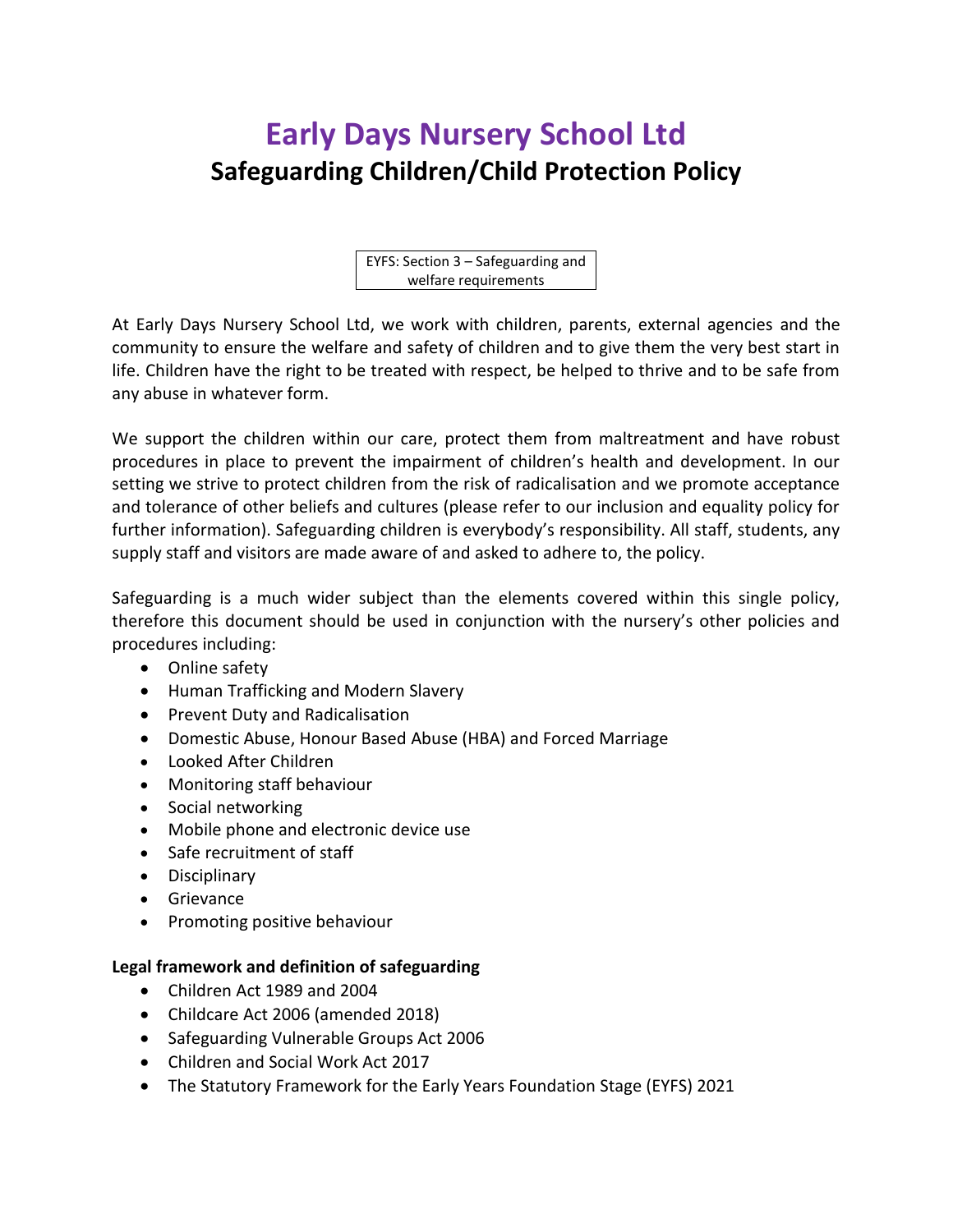- Working Together to Safeguard Children 2018
- Keeping Children Safe in Education 2020
- Data Protection Act 2018
- What to do if you're worried a child is being abused 2015
- Counter-Terrorism and Security Act 2015.
- Inspecting Safeguarding in Early years, Education and Skills settings 2019
- Prevent Duty 2015

Safeguarding and promoting the welfare of children, in relation to this policy is defined as:

- Protecting children from maltreatment
- Preventing the impairment of children's health or development
- Ensuring that children are growing up in circumstances consistent with the provision of safe and effective care
- Taking action to enable all children to have the best outcomes.

*(Definition taken from the HM Government document 'Working together to safeguard children 2018).*

## **Policy intention**

To safeguard children and promote their welfare we will:

- Create an environment to encourage children to develop a positive self-image
- Provide positive role models and develop a safe culture where staff are confident to raise concerns about professional conduct
- Ensure all staff are able to identify the signs and indicators of abuse, including the softer signs of abuse, and know what action to take
- Encourage children to develop a sense of independence and autonomy in a way that is appropriate to their age and stage of development
- Provide a safe and secure environment for all children
- Promote tolerance and acceptance of different beliefs, cultures and communities
- Help children to understand how they can influence and participate in decision-making and how to promote British values through play, discussion and role modelling
- Always listen to children
- Provide an environment where practitioners are confident to identify where children and families may need intervention and seek the help they need
- Share information with other agencies as appropriate.

The nursery staff are aware that abuse does occur in our society and we are vigilant in identifying signs of abuse and reporting concerns. Our practitioners have a duty to protect and promote the welfare of children. Staff working on the frontline with children and families are often the first people to identify a concern, observe changes in a child's behaviour or receive information relating to indicators of abuse. They may well be the first people in whom children confide information that may suggest abuse or to spot changes in a child's behaviour which may indicate abuse.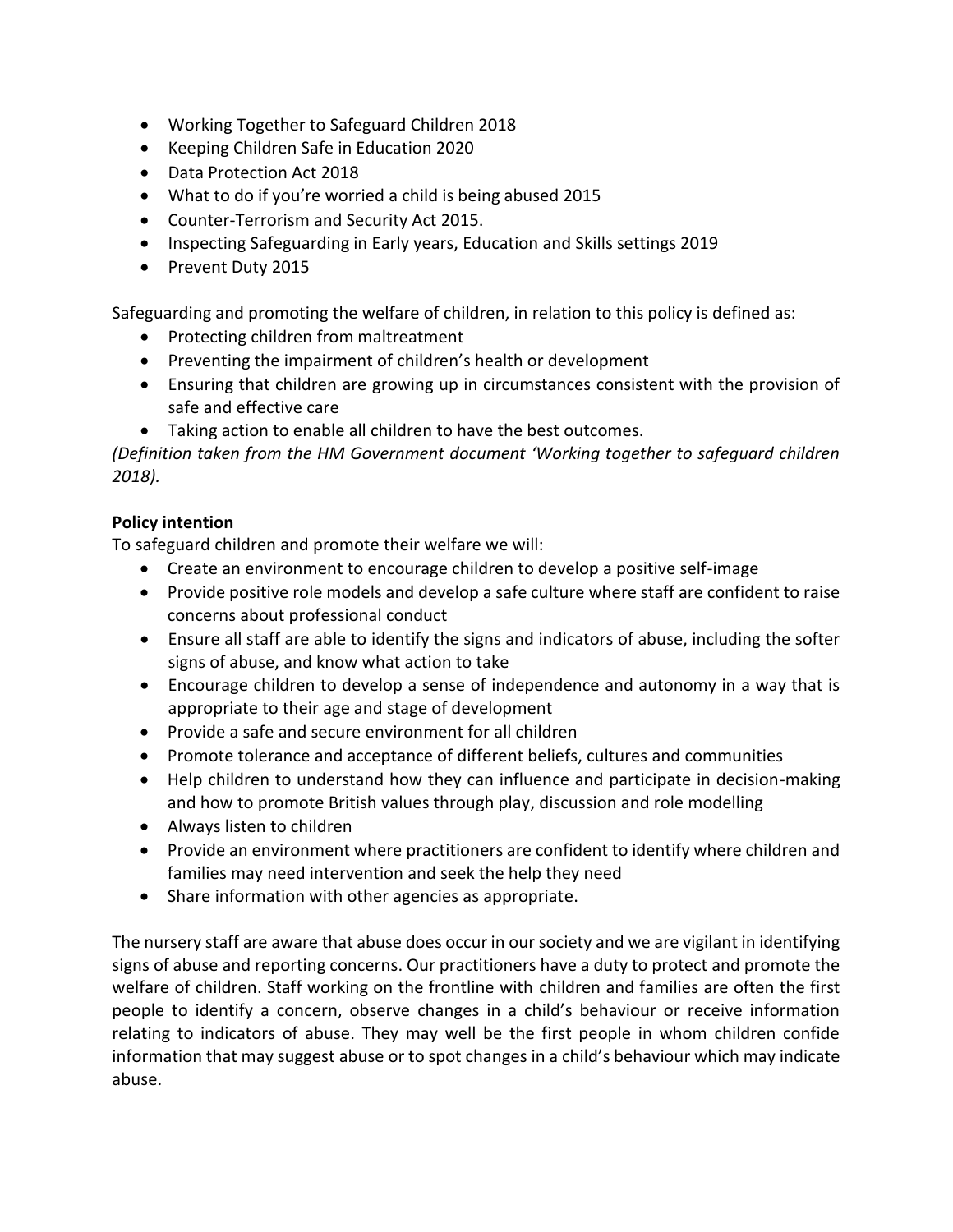Our prime responsibility is the welfare and well-being of each child in our care. As such we believe we have a duty to the children, parents and staff to act quickly and responsibly in any instance that may come to our attention. This includes sharing information with any relevant agencies such as local authority services for Children's Social Care, family support, health professionals including health visitors or the police. All staff will work with other agencies in the best interest of the child, including as part of a multi-agency team, where needed.

The nursery aims to:

- Keep the child at the centre of all we do, providing sensitive interactions that develops and builds children's well-being, confidence and resilience. We will support children to develop an awareness of how to keep themselves safe, healthy and develop positive relationships
- Ensure staff are trained right from induction to understand the safeguarding and child protection policy and procedures, are alert to identify possible signs of abuse (including the signs known as softer signs of abuse), understand what is meant by child protection and are aware of the different ways in which children can be harmed, including by other children (peer on peer) through bullying or discriminatory behaviour.
- Be aware of the increased vulnerability of children with Special Educational Needs and Disabilities (SEND), isolated families and vulnerabilities in families; including the impact of toxic trio on children and Adverse Childhood Experiences (ACE's).
- Ensure that all staff feel confident and supported to act in the best interest of the child; maintaining professional curiosity around welfare of children and share information, and seek the help that the child may need at the earliest opportunity.
- Ensure that all staff are familiar and updated regularly with child protection training and procedures and kept informed of changes to local/national procedures, including thorough annual safeguarding newsletters and updates.
- Make any child protection referrals in a timely way, sharing relevant information as necessary in line with procedures set out by the OSCB Oxfordshire safeguarding children board.
- Ensure that information is shared only with those people who need to know in order to protect the child and act in their best interest.
- Keep the setting safe online, we refer to 'Safeguarding children and protecting professionals in early years settings: online safety considerations and use appropriate filters, checks and safeguards, monitoring access at all times and maintaining safeguards around the use of technology by staff, parents and visitors in the setting.
- Ensure that children are never placed at risk while in the care of nursery staff.
- Identify changes in staff behaviour and act on these as per the Staff Behaviour Policy.
- Take any appropriate action relating to allegations of serious harm or abuse against any person working with children or living or working on the nursery premises including reporting such allegations to Ofsted and other relevant authorities including the local authority.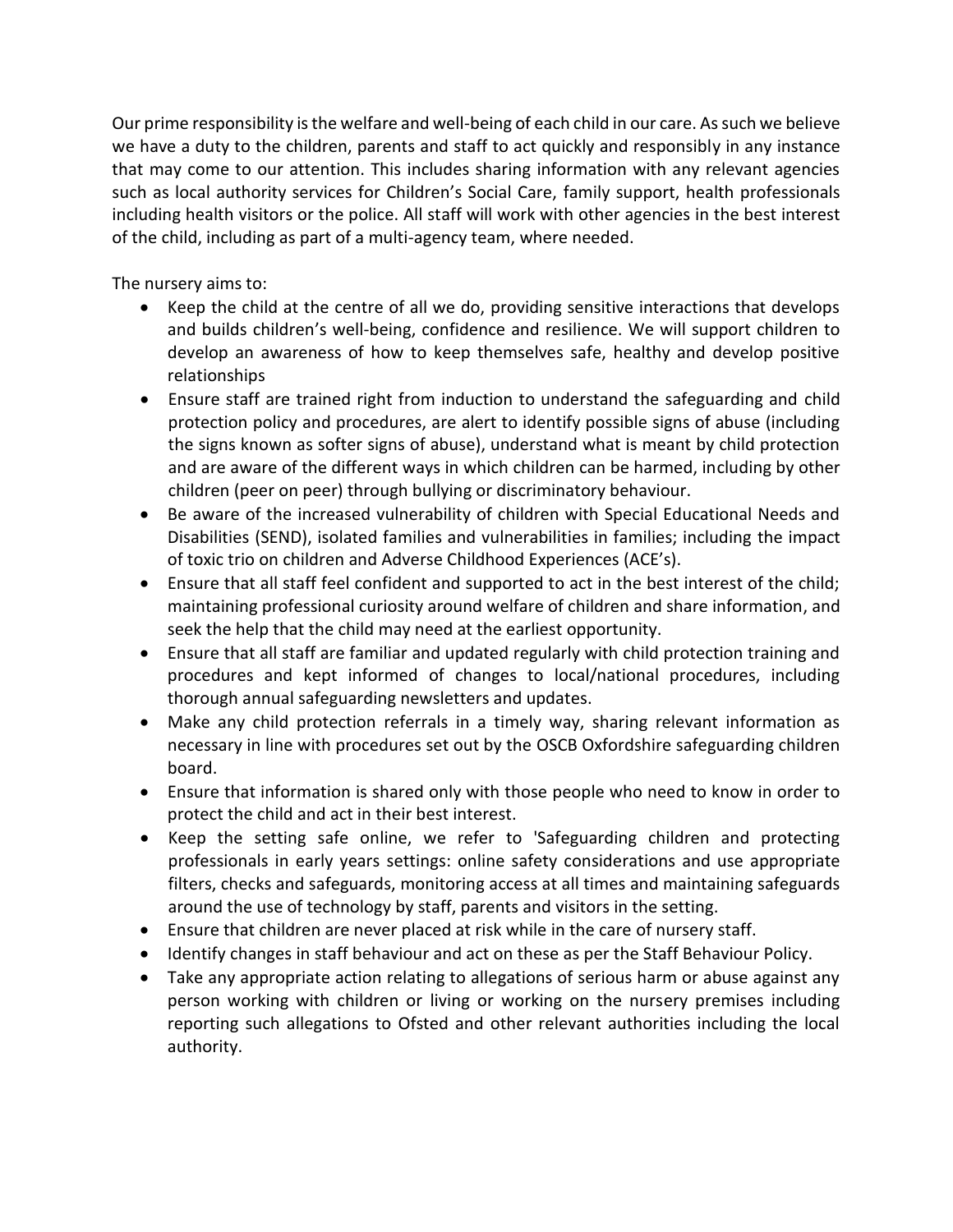- Ensure parents are fully aware of our safeguarding and child protection policies and procedures when they register with the nursery and are kept informed of all updates when they occur.
- Regularly review and update this policy with staff and parents where appropriate and make sure it complies with any legal requirements and any guidance or procedures issued by OSCB Oxfordshire safeguarding children's board.

## **Contact telephone numbers**

Local authority children's social care team **01856 815843 OSCB oscb@oxfordshire.gov.uk** Local authority Designated Officer (LADO) **01865 810603 (south team)**  Local Authority referral team **0345 0507666 (Mash)** Local Authority Out of Hours Team **0800 833408** NSPCC **0808 800 5000** Local Safeguarding Partner's *LCSS The Locality community support service*  Local Early Help services *0345 2412608 (South team) LCSS* 

# Ofsted **0300 123 1231**

Emergency police **999** Non-emergency police **101**  Government helpline for extremism concerns **020 7340 7264** Child exploitation and Online protection command (CEOP) **https://www.ceop.police.uk/safetycentre/**

# **Types of abuse and particular procedures followed**

Abuse and neglect are forms of maltreatment of a child. Somebody may abuse or neglect a child by inflicting harm, or by failing to act to prevent harm. Children may be abused within a family, institution or community setting by those known to them or more rarely, a stranger. This could be an adult or adults, another child or children.

# *What to do if you're worried a child is being abused, advice for practitioners (2015)* and *Working Together to Safeguard Children (2018)*

The signs and indicators listed below may not necessarily indicate that a child has been abused, but will help us to recognise that something may be wrong, especially if a child shows a number of these symptoms or any of them to a marked degree.

## **Indicators of child abuse**

- Failure to thrive and meet developmental milestones
- Fearful or withdrawn tendencies
- Unexplained injuries to a child or conflicting reports from parents or staff
- Repeated injuries
- Unaddressed illnesses or injuries
- Significant changes to behaviour patterns.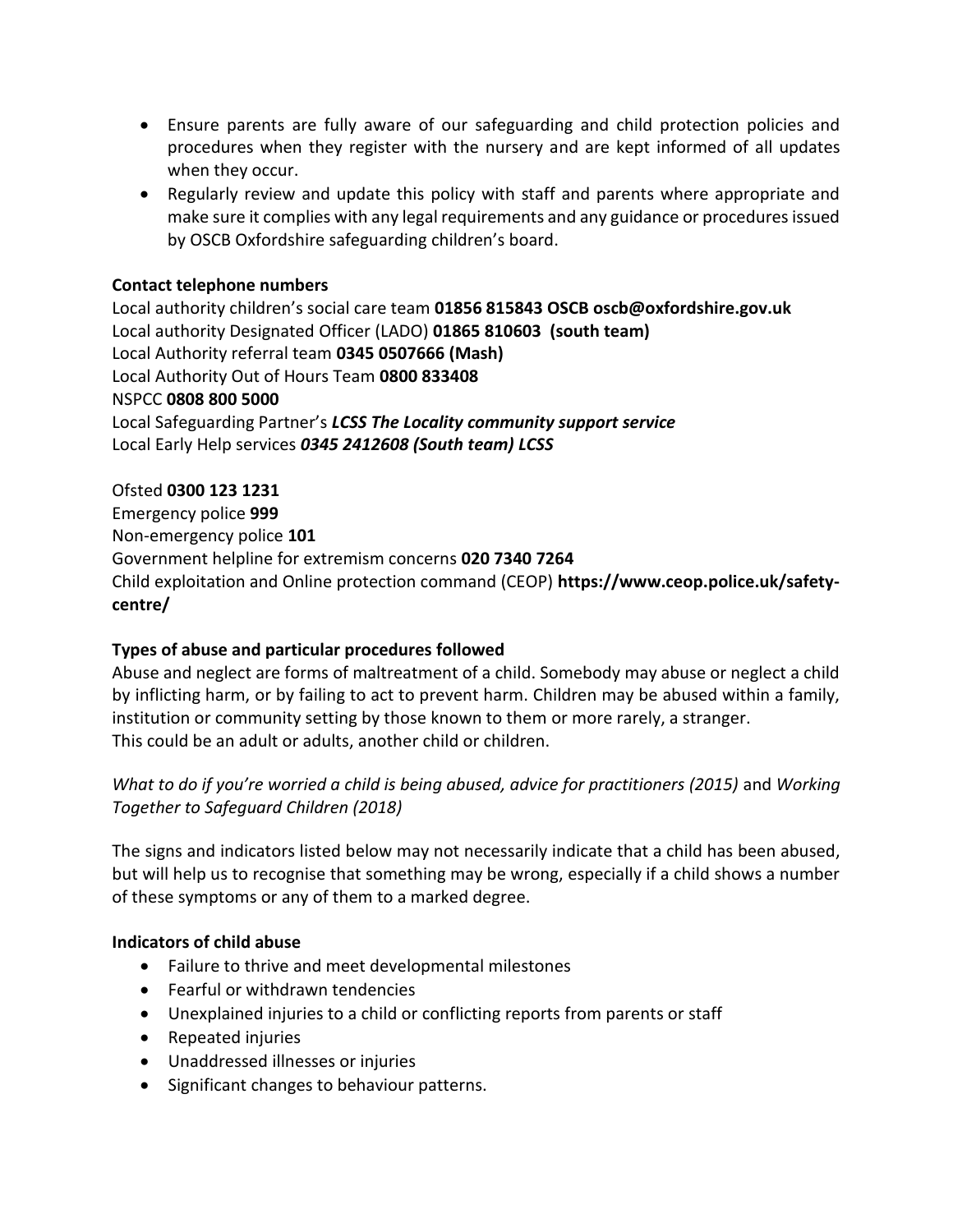Softer signs of abuse as defined by National Institute for Health and Care Excellence (NICE) include:

Emotional states:

- Fearful
- Withdrawn
- Low self-esteem.

Behaviour:

- Aggressive
- Oppositional habitual body rocking.

Interpersonal behaviours:

- Indiscriminate contact or affection seeking
- Over-friendliness to strangers including healthcare professionals
- Excessive clinginess, persistently resorting to gaining attention
- Demonstrating excessively 'good' behaviour to prevent parental or carer disapproval
- Failing to seek or accept appropriate comfort or affection from an appropriate person when significantly distressed
- Coercive controlling behaviour towards parents or carers
- Lack of ability to understand and recognise emotions
- Very young children showing excessive comforting behaviours when witnessing parental or carer distress.

## **Peer-on-peer abuse**

We are aware that peer-on-peer abuse does take place, so we include children in our policies when we talk about potential abusers. This may take the form of bullying, physically hurting another child, emotional abuse or sexual abuse. We will report this in the same way we do for adults abusing children, and will take advice from the appropriate bodies on this area; to support for both the victim and the perpetrator, as they could also be a victim of abuse. We know that children who develop harmful sexual behaviour have often experienced abuse and neglect themselves.

## **Physical abuse**

A form of abuse which may involve hitting, shaking, throwing, poisoning, burning or scalding, drowning, suffocating or otherwise causing physical harm to a child. Physical harm may also be caused when a parent or carer fabricates the symptoms of, or deliberately induces, illness in a child.

All children can suffer injuries during their early years as they explore and develop. If an explanation of how a child received their injury doesn't match the injury itself or if a child's injuries are a regular occurrence or there is a pattern to their injuries, then we will report our concerns.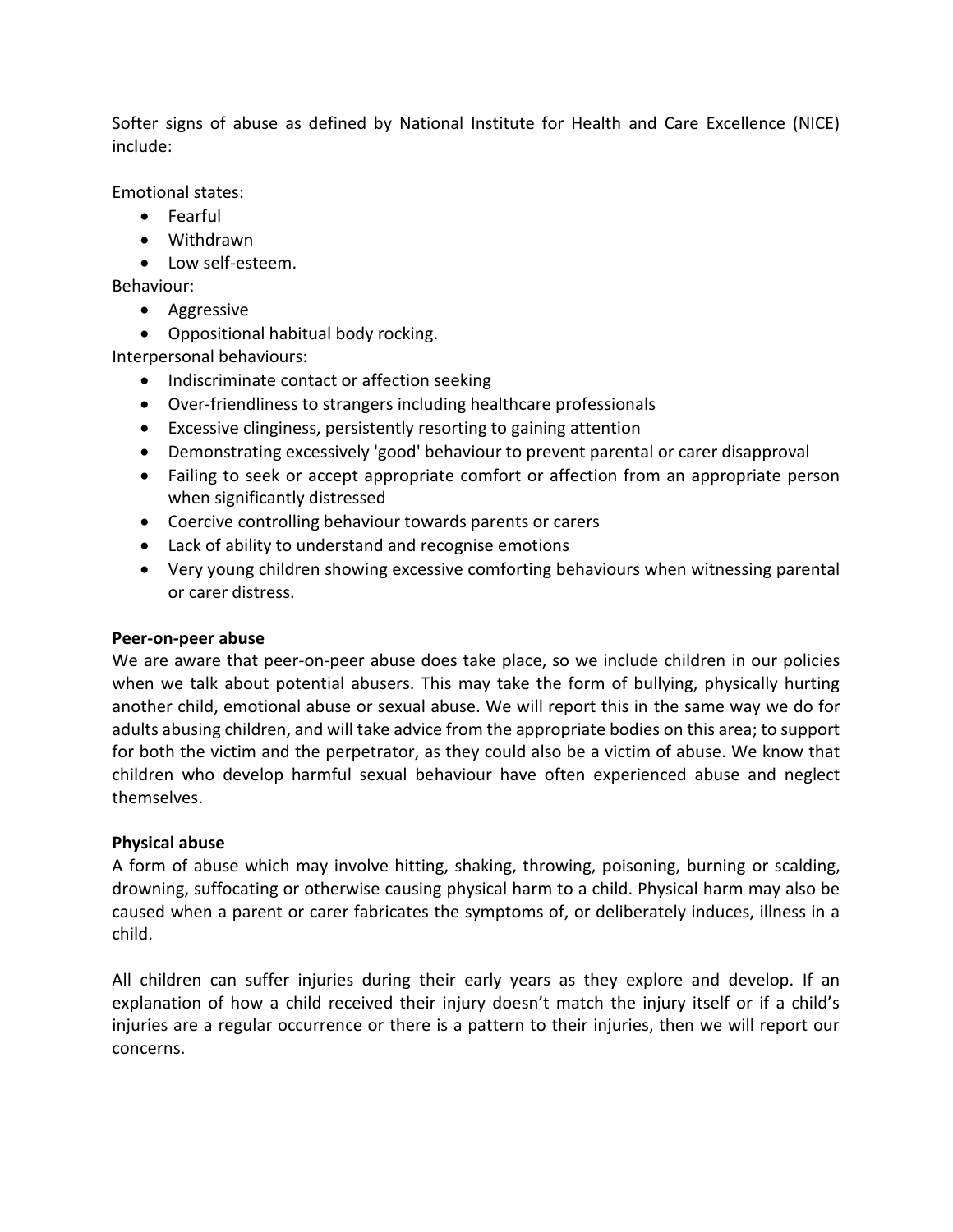#### **Fabricated illness**

Physical harm may also be caused when a parent or carer fabricates the symptoms of, or deliberately induces, illness in a child. The parent or carer may seek out unnecessary medical treatment or investigation; they may exaggerate a real illness and symptoms or deliberately induce an illness through poisoning with medication or other substances or they may interfere with medical treatments. Fabricated illness is a form of physical abuse and any concerns will be reported, in line with our safeguarding procedures.

## **Female genital mutilation (FGM)**

FGM can also be known as Female Genital Cutting. FGM is a procedure where the female genital organs are injured or changed and there is no medical reason for this. It is frequently a very traumatic and violent act for the victim and can cause harm in many ways. The practice can cause severe pain and there may be immediate and/or long-term health consequences, including mental health problems, difficulties in childbirth, causing danger to the child and mother; and/or death (definition taken from the Multi-Agency Statutory Guidance on Female Genital Mutilation).

The procedure may be carried out shortly after birth and during childhood as well as adolescence, just before marriage or during a woman's first pregnancy and varies widely according to the community.

FGM is child abuse and is illegal in the UK. It can be extremely dangerous and can cause:

- Severe pain
- Shock
- Bleeding
- Infection such at tetanus, HIV and hepatitis B and C
- Organ damage
- Blood loss and infections
- Death in some cases

Any concerns about a child or family, will be reported to the children's social care team in the same way as other types of physical abuse. We have a mandatory duty to report to police any case where an act of female genital mutilation appears to have been carried out on a girl under the age of 18.

#### **Breast ironing/flattening**

Breast ironing also known as "breast flattening" is the process where young girls' breasts are ironed, massaged and/or pounded down through the use of hard or heated objects in order for the breasts to disappear, or delay the development of the breasts entirely. It is believed that by carrying out this act, young girls will be protected from harassment, rape, abduction and early forced marriage.

Breast Ironing/Flattening is a form of physical abuse and can cause serious health issues such as: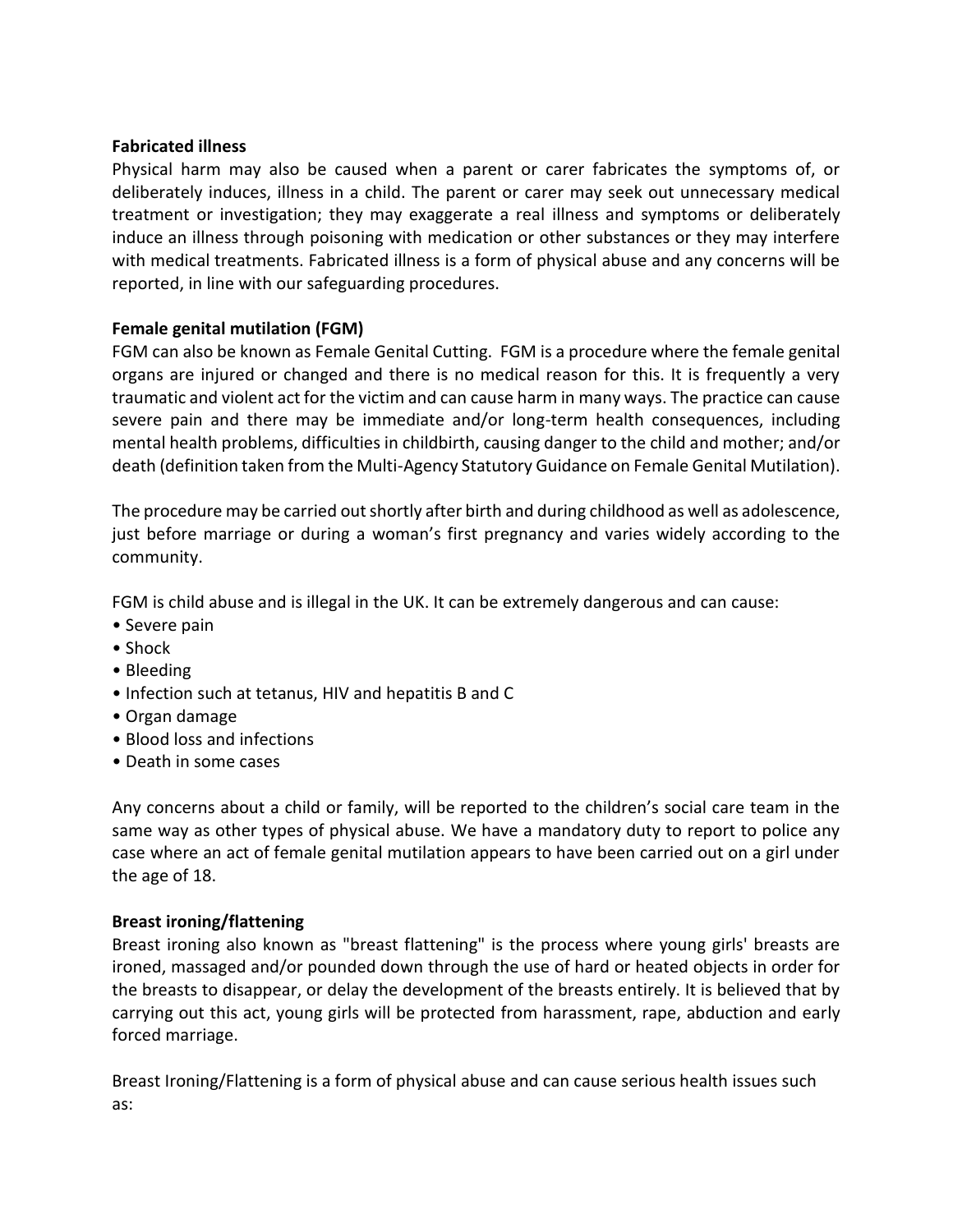- Abscesses
- Cysts
- Itching
- Tissue damage
- Infection
- Discharge of milk
- Dissymmetry of the breasts
- Severe fever.

Any concerns about a child or family, will be reported to the children's social care team in the same way as other types of physical abuse.

## **Sexual abuse**

Sexual abuse involves forcing, or enticing, a child or young person to take part in sexual activities, not necessarily involving a high level of violence, whether or not the child is aware of what is happening. The activities may involve physical contact, including assault by penetration (for example, rape or oral sex) or non-penetrative acts such as masturbation, kissing, rubbing and touching outside of clothing. They may also include non-contact activities, such as involving children in looking at, or in the production of, sexual images, watching sexual activities, encouraging children to behave in sexually inappropriate ways, or grooming a child in preparation for abuse. Sexual abuse can take place online and technology can be used to facilitate offline abuse. Adult males do not solely perpetrate sexual abuse; women can also commit acts of sexual abuse, as can other children.

Action must be taken if a staff member witnesses an occasion(s) where a child indicates sexual activity through words, play, drawing, has an excessive preoccupation with sexual matters; or has an inappropriate knowledge of adult sexual behaviour, or language, for their developmental age. This may include acting out sexual activity on dolls/toys or in the role-play area with their peers; drawing pictures that are inappropriate for a child, talking about sexual activities or using sexual language or words.

If a child is being sexually abused staff may observe both emotional and physical symptoms.

Emotional signs:

- Being overly affectionate or knowledgeable in a sexual way inappropriate to the child's age
- Personality changes such as becoming insecure or clingy
- Regressing to younger behaviour patterns such as thumb sucking or bringing out discarded cuddly toys
- Sudden loss of appetite or compulsive eating
- Being isolated or withdrawn
- Inability to concentrate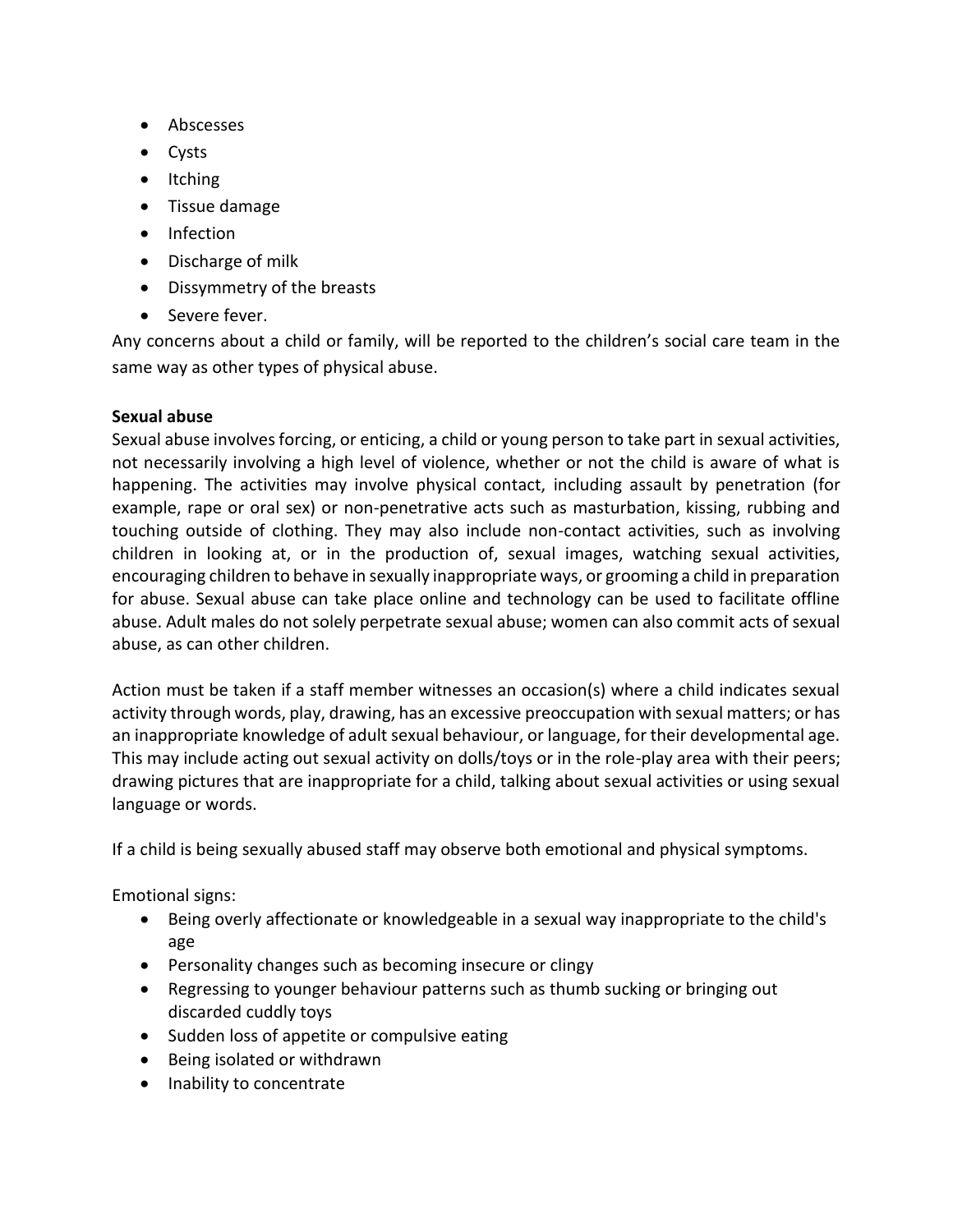- Lack of trust or fear of someone they know well, such as not wanting to be alone with a carer
- Becoming worried about clothing being removed
- Suddenly drawing sexually explicit pictures or acting out actions inappropriate for their age
- Using sexually explicit language.

Physical Signs:

- Bruises
- Bleeding, discharge, pains or soreness in their genital or anal area
- Sexually transmitted infections
- Pregnancy

Any concerns about a child or family will be reported to the children's social care team.

## **Child sexual exploitation (CSE)**

*Keeping Children Safe in Education (2020)* describes CSE as: where an individual or group takes advantage of an imbalance of power to coerce, manipulate or deceive a child into sexual activity (a) in exchange for something the victim needs or wants, and/or (b) for the financial advantage or increased status of the perpetrator or facilitator. The victim may have been sexually exploited even if the sexual activity appears consensual. CSE does not always involve physical contact; it can also occur through the use of technology. CSE can affect any child or young person (male or female) under the age of 18 years, including 16 and 17 year olds who can legally consent to have sex. It can include both contact (penetrative and non-penetrative acts) and non-contact sexual activity and may occur without the child or young person's immediate knowledge (e.g. through others copying videos or images they have created and posted on social media).

Signs and indicators may include:

- Physical injuries such as bruising or bleeding
- Having money or gifts they are unable to explain
- Sudden changes in their appearance
- Becoming involved in drugs or alcohol, particularly if you suspect they are being supplied by older men or women
- Becoming emotionally volatile (mood swings are common in all young people, but more severe changes could indicate that something is wrong)
- Using sexual language that you wouldn't expect them to know
- Engaging less with their usual friends
- Appearing controlled by their phone
- Switching to a new screen when you come near the computer
- Nightmares or sleeping problems
- Running away, staying out overnight, missing school
- Changes in eating habits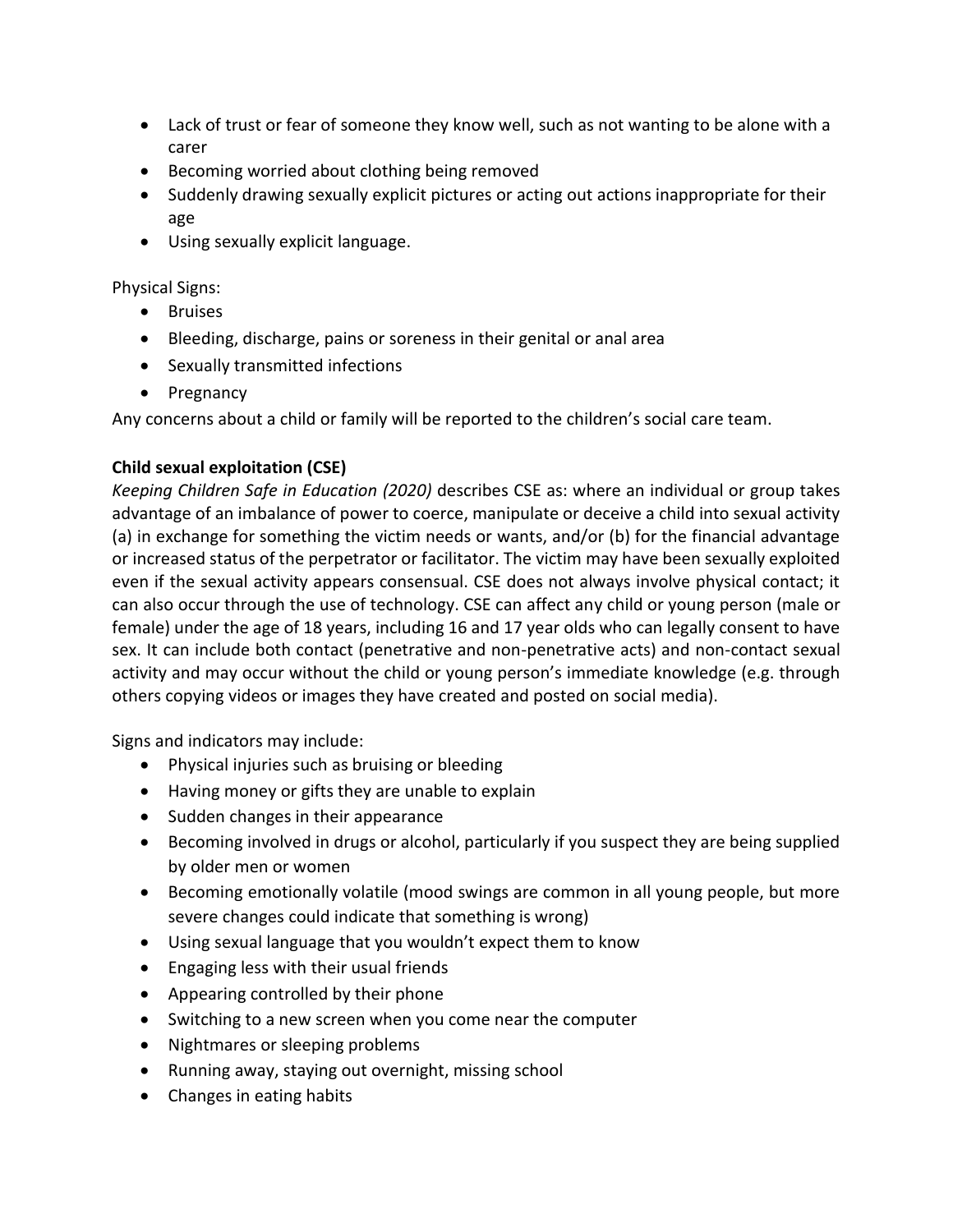- Talk of a new, older friend, boyfriend or girlfriend
- Losing contact with family and friends or becoming secretive
- Contracting sexually transmitted diseases.

## **Child Criminal Exploitation (CCE)**

CCE is where an individual or group takes advantage of an imbalance of power to coerce, control, manipulate or deceive a child into any criminal activity (a) in exchange for something the victim needs or wants, and/or (b) for the financial or other advantage of the perpetrator or facilitator and/or (c) through violence or the threat of violence. The victim may have been criminally exploited even if the activity appears consensual. CCE does not always involve physical contact; it can also occur through the use of technology.

CCE can include children being forced to work in cannabis factories, being coerced into moving drugs or money across the country forced to shoplift or pickpocket, or to threaten other young people. Some of the following can be indicators of CCE:

- Children who appear with unexplained gifts or new possessions;
- Children who associate with other young people involved in exploitation;
- Children who suffer from changes in emotional well-being;
- Children who misuse drugs and alcohol;
- Children who go missing for periods of time or regularly come home late; and
- Children who regularly miss school or education or do not take part in education.

If staff have any concerns regarding CSE or CCE, they will be reported in the usual way.

#### **Emotional abuse**

Working Together to Safeguard Children (2018) defines emotional abuse as 'the persistent emotional maltreatment of a child such as to cause severe and persistent adverse effects on the child's emotional development'. It may involve conveying to a child that they are worthless or unloved, inadequate, or valued only insofar as they meet the needs of another person.

It may include not giving the child opportunities to express their views, deliberately silencing them or 'making fun' of what they say or how they communicate. It may feature age or developmentally inappropriate expectations being imposed on children. These may include interactions that are beyond a child's developmental capability, as well as overprotection and limitation of exploration and learning, or preventing the child participating in normal social interaction. It may involve seeing or hearing the ill-treatment of another. It may involve serious bullying (including cyber bullying), causing children frequently to feel frightened or in danger, or the exploitation or corruption of children. Some level of emotional abuse is involved in all types of maltreatment of a child, though it may occur alone.

Signs and indicators may include: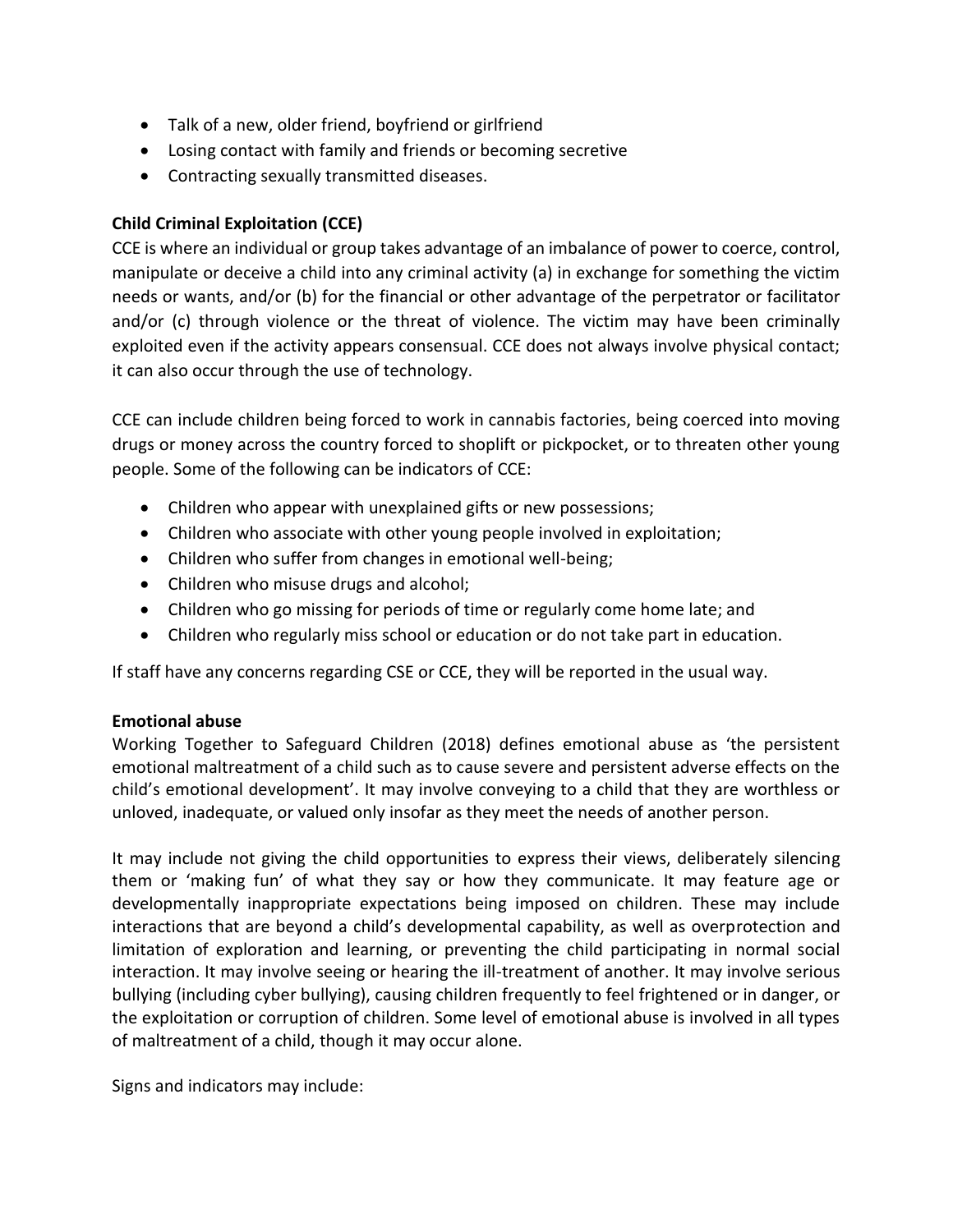- Physical, mental and emotional development lags
- Sudden speech disorders
- Overreaction to mistakes
- Extreme fear of any new situation
- Neurotic behaviour (rocking, hair twisting, self-mutilation)
- Extremes of passivity or aggression
- Appear unconfident or lack self-assurance.

Action will be taken if the staff member has reason to believe that there is a severe, adverse effect on the behaviour and emotional development of a child, caused by persistent or severe ill treatment or rejection. Children may also experience emotional abuse through witnessing domestic abuse and alcohol and drug misuse by adults caring for them.

## **Neglect**

Working Together to Safeguard Children (2018) defines Neglect as 'the persistent failure to meet a child's basic physical and/or psychological needs, likely to result in the serious impairment of the child's health or development'. Neglect may occur during pregnancy as a result of maternal substance abuse. Once a child is born, neglect may involve a parent or carer failing to:

a. Provide adequate food, clothing and shelter (including exclusion from home or abandonment)

- b. Protect a child from physical and emotional harm or danger
- c. Ensure adequate supervision (including the use of inadequate caregivers)
- d. Ensure access to appropriate medical care or treatment, including oral care.

It may also include neglect of, or unresponsiveness to, a child's basic emotional needs.

Signs may include a child persistently arriving at nursery unwashed or unkempt, wearing clothes that are too small (especially shoes that may restrict the child's growth or hurt them), arriving at nursery in the same nappy they went home in or a child having an illness or identified special educational need or disability that is not being addressed by the parent. A child may also be persistently hungry if a parent is withholding food or not providing enough for a child's needs.

Neglect may also be shown through emotional signs, e.g. a child may not be receiving the attention they need at home and may crave love and support at nursery. In addition, neglect may occur through pregnancy as a result of maternal substance abuse.

In addition, a parent not accessing appropriate medical care and support for their child is deemed a sign of neglect. This also includes a child not receiving proper oral care in terms of regular dental check ups, support with twice daily teeth brushing as well as making healthy decisions with food and drink choices to avoid dental problems and severe tooth decay which can arise from consuming highly sugared food and drinks.

Action will be taken if the staff member has reason to believe that there has been any type of neglect of a child.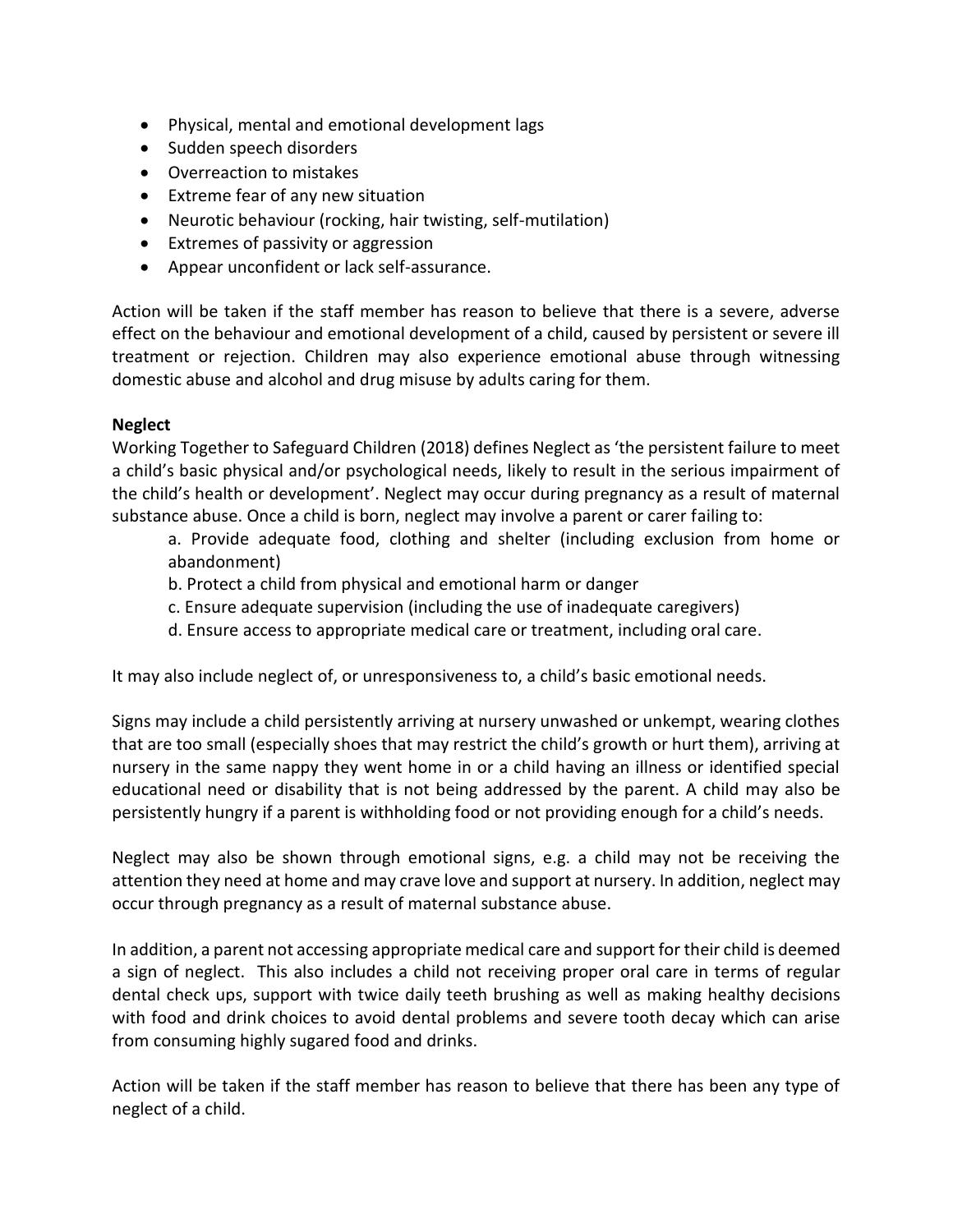#### **County Lines**

The National Crime Agency (NCA) describe county lines as a term used to describe gangs and organised criminal networks involved in exporting illegal drugs from big cities into smaller towns, using dedicated mobile phone lines or other form of 'deal line.' Customers will live in a different area to where the dealers and networks are based, so drug runners are needed to transport the drugs and collect payment.

Offenders will often use coercion, intimidation, violence (including sexual violence) and weapons to ensure compliance of victims. Children can be targeted and recruited into county lines in a number of locations including schools, further and higher educational institutions, pupil referral units, special educational needs schools, children's homes and care homes.

Signs and indicators to be aware of include:

- Changes in the way young people you might know dress
- Unexplained, sometimes unaffordable new things (e.g. clothes, jewellery, cars etc.)
- Missing from home or schools and/or significant decline in performance
- New friends or relationships with those who don't share any mutual friendships with the victim or anyone else
- May be carrying a weapon
- Receiving more texts or calls than usual
- Sudden influx of cash, clothes or mobile phones
- Unexplained injuries
- Significant changes in emotional well-being
- Young people seen in different cars/taxis driven by unknown adults
- Young people seeming unfamiliar with your community or where they are
- Truancy, exclusion, disengagement from school
- An increase in anti-social behaviour in the community
- Unexplained injuries
- Gang association or isolation from peers or social networks.

## **Cuckooing**

Cuckooing is a form of county lines crime in which drug dealers take over the home of a vulnerable person in order to criminally exploit them as a base for drug dealing, often in multioccupancy or social housing properties. Signs that this is happening in a family property may be an increase in people entering or leaving the property, an increase in cars or bikes outside the home; windows covered or curtains closed for long periods, family not being seen for extended periods; signs of drug use or an increase in anti-social behaviour at the home. If we recognise any of these signs, we will report our concerns as per our reporting process.

If staff have any concerns regarding county lines/cuckooing they will be reported in the usual way.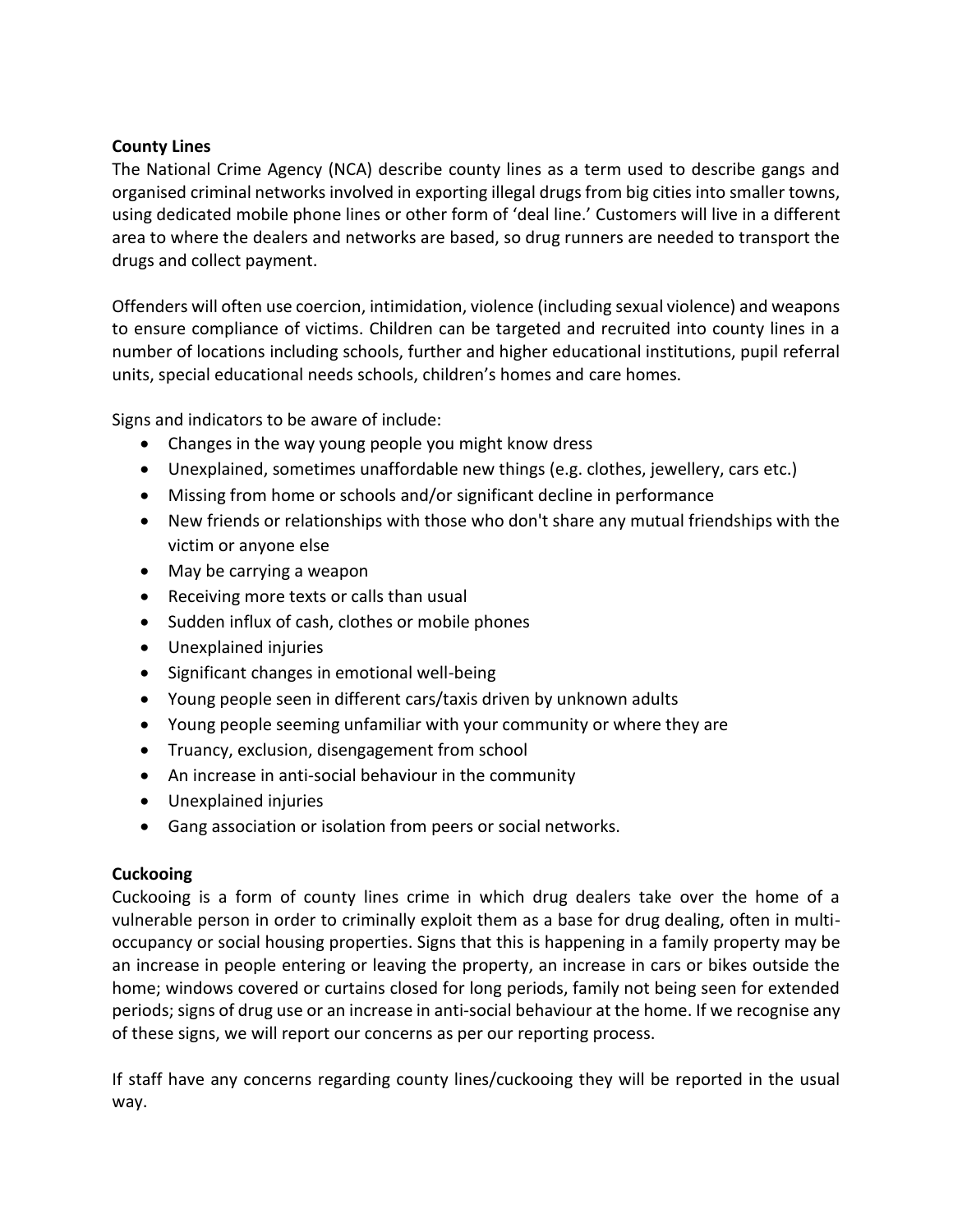#### **Contextual safeguarding**-

As young people grow and develop they may be vulnerable to abuse or exploitation from outside their family. These extra-familial threats might arise at school and other educational establishments, from within peer groups, or more widely from within the wider community and/or online.

As part of our safeguarding procedures we will work in partnership with parents/carers and other agencies to work together to safeguard children and provide the support around contextual safeguarding concerns.

## **Domestic Abuse / Honour Based Abuse / Forced Marriages**

We look at these areas as a child protection concern. Please refer to the separate policy for further details on this.

## **Extremism – the Prevent Duty**

Under the Counter-Terrorism and Security Act 2015 we have a duty to safeguard at risk or vulnerable children under the Counter-Terrorism and Security Act 2015 to have "due regard to the need to prevent people from being drawn into terrorism and refer any concerns of extremism to the police (In Prevent priority areas the local authority will have a Prevent lead who can also provide support).

Children can be exposed to different views and receive information from various sources. Some of these views may be considered radical or extreme. Radicalisation is the way a person comes to support or be involved in extremism and terrorism. It's a gradual process so young people who are affected may not realise what's happening.

Radicalisation is a form of harm. The process may involve:

- Being groomed online or in person
- Exploitation, including sexual exploitation
- Psychological manipulation
- Exposure to violent material and other inappropriate information
- The risk of physical harm or death through extremist acts

We have a Prevent Duty and Radicalisation policy in place. Please refer to this for specific details.

#### **Online Safety**

We take the safety of our children very seriously and this includes their online safety. Please refer to the Online Safety policy for further details.

#### **Human Trafficking and Slavery**

Please refer to our Human Trafficking and Slavery policy for detail on how we keep children safe in this area.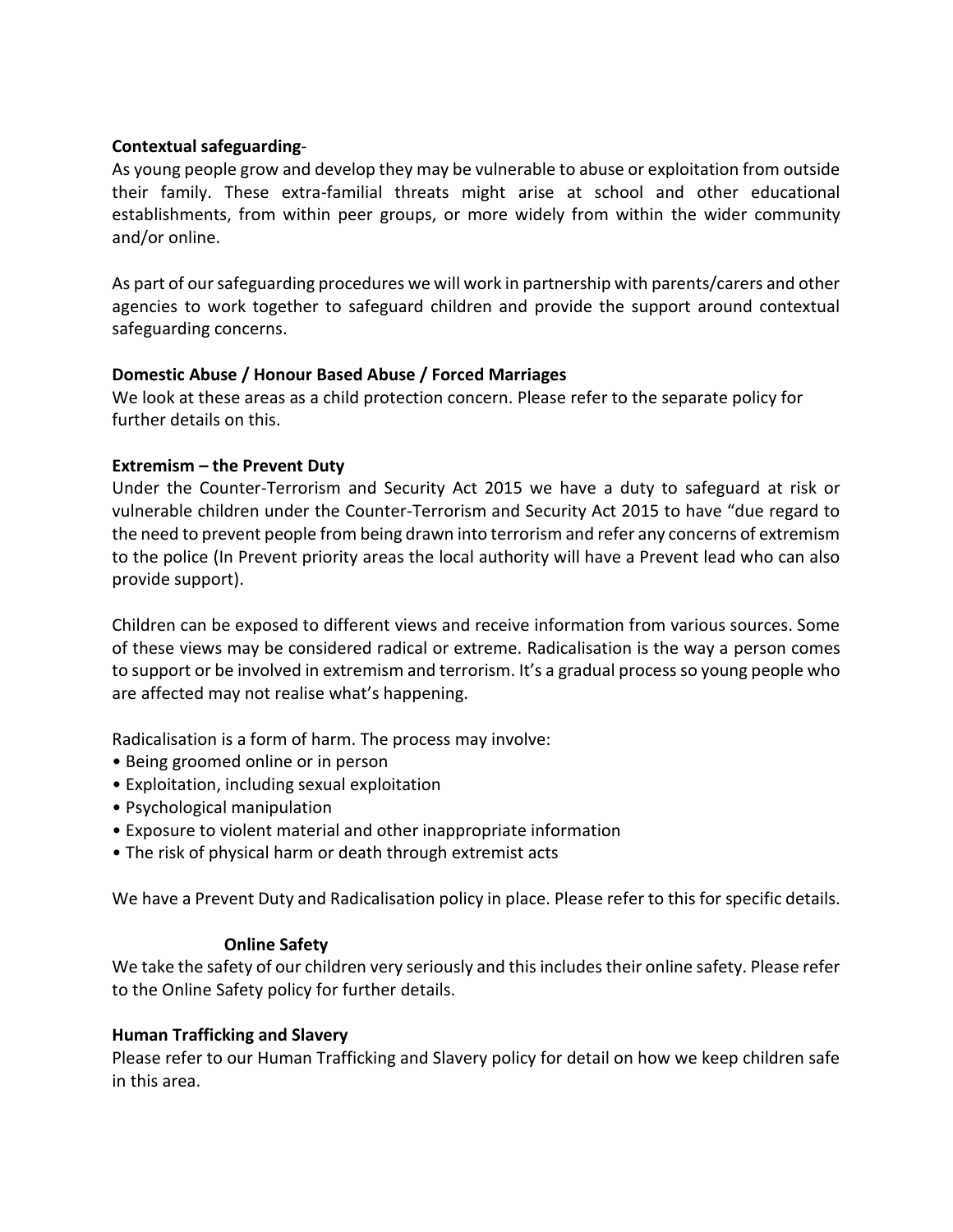## **Adult sexual exploitation**

As part of our safeguarding procedures we will also ensure that staff and students are safeguarded from sexual exploitation.

## **Up skirting**

Up skirting involves taking a picture of someone's genitals or buttocks under their clothing without them knowing, either for sexual gratification or in order to humiliate, or distress, the individual. This is a criminal offence and any such action would be reported following our reporting procedures.

# **Child abuse linked to faith or belief (CALFB)**

Child abuse linked to faith or belief (CALFB) can happen in families when there is a concept of belief in:

- Witchcraft and spirit possession, demons or the devil acting through children or leading them astray (traditionally seen in some Christian beliefs)
- The evil eye or djinns (traditionally known in some Islamic faith contexts) and dakini (in the Hindu context)
- Ritual or multi murders where the killing of children is believed to bring supernatural benefits, or the use of their body parts is believed to produce potent magical remedies
- Use of belief in magic or witchcraft to create fear in children to make them more compliant when they are being trafficked for domestic slavery or sexual exploitation.

This is not an exhaustive list and there will be other examples where children have been harmed when adults think that their actions have brought bad fortune.

## **Reporting Procedures**

All staff have a responsibility to report safeguarding/child protection concerns and suspicions of abuse. These concerns will be discussed with the designated safeguarding lead (DSL) as soon as possible.

- Staff will report their concerns to the DSL **[insert name]** (in the absence of the DSL they will be reported to the Deputy DSL) *[insert name]*
- Any signs of marks/injuries to a child or information a child has given will be recorded and stored securely
- For children who arrive at nursery with an existing injury, a form will be completed along with the parent's/carers explanation as to how the injury happened. Staff will have professional curiosity around any explanations given, any concerns around existing injury's will be reported
- If appropriate, any concerns/or incidents will be discussed with the parent/carer and discussions will be recorded. Parents will have access to these records on request in line with GDPR and data protection guidelines.
- If there are queries/concerns regarding the injury/information given, then the following procedures will take place: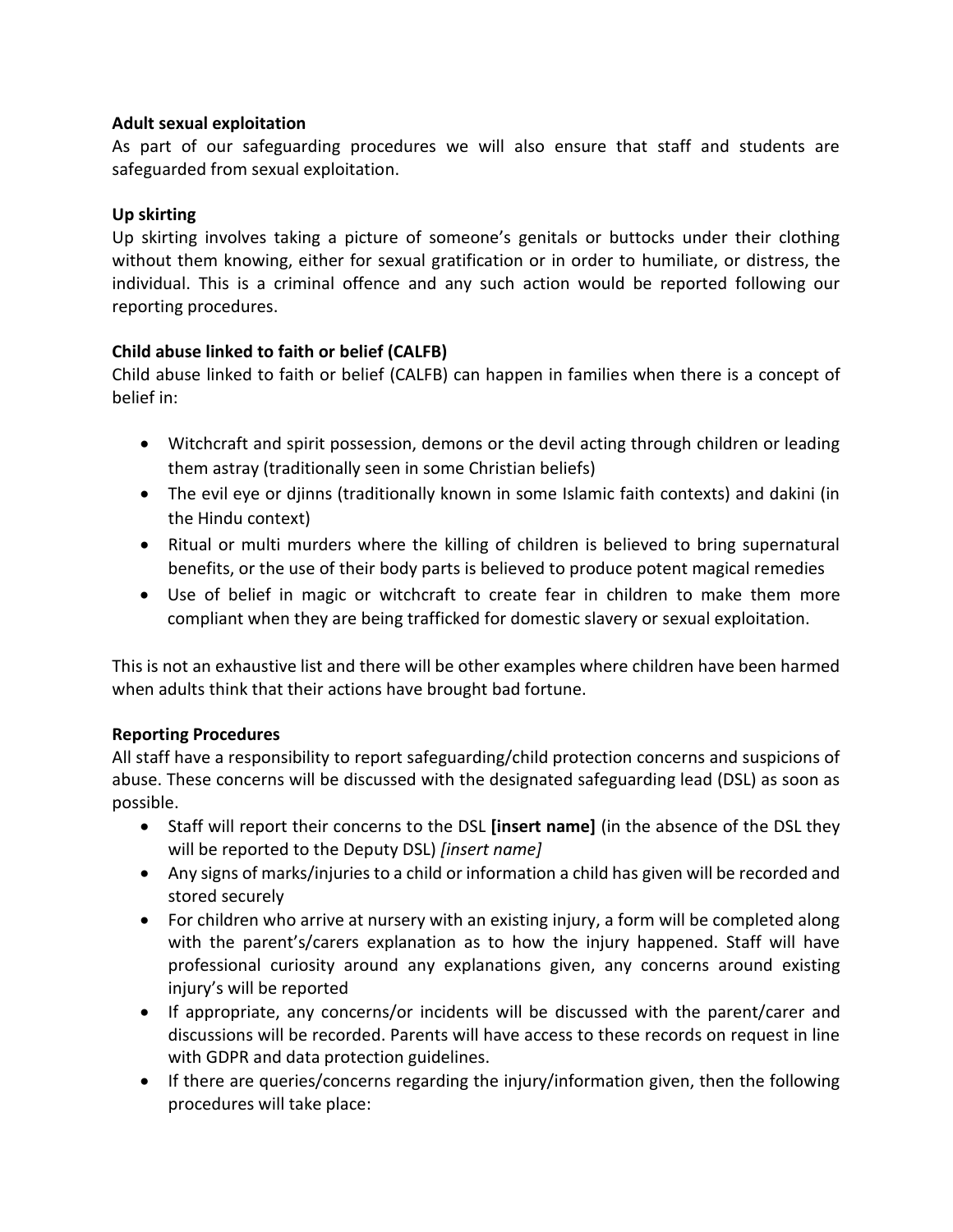The designated safeguarding lead will:

- Contact the Local Authority children's social care team to report concerns and seek advice immediately, or as soon as it is practical to do so. If it is believed a child is in immediate danger, we will contact the police. If the safeguarding concern relates to an allegation against an adult working or volunteering with children then the DSL will follow the reporting allegations procedure (see below)
- Record the information and action taken relating to the concern raised
- Speak to the parents (unless advised not do so by LA children's social care team)
- The designated safeguarding lead will follow up with the Local Authority children's social care team if they have not contacted the setting within the timeframe set out in Working Together to Safeguarding Children (2018). We will never assume that action has been taken.

Keeping children safe is our highest priority and if, for whatever reason, staff do not feel able to report concerns to the DSL or deputy DSL they should call the Local Authority children's social care team, the Police or the NSPCC and report their concerns anonymously.

These contact numbers are displayed **the staff notice board in the adult toilet** 

## **Responding to a spontaneous disclosure from a child**

If a child starts to talk openly to a member of staff about abuse they may be experiencing, then staff will:

- Give full attention to the child or young person
- Keep body language open and encouraging
- Be compassionate, be understanding and reassure them their feelings are important using phrases such as 'you've shown such courage today'
- Take time and slow down: show respect, pause and will not interrupt the child let them go at their own pace
- Recognise and respond to their body language
- Show understanding and reflect back
- Make it clear you are interested in what the child is telling you
- Reflect back what they have said to check your understanding and use their language to show it's their experience
- Reassure the child that they have done the right thing in telling you. Make sure they know that abuse is never their fault
- Never talk to the alleged perpetrator about the child's disclosure. This could make things a lot worse for the child.

# *(Information taken from NSPCC)*

Any disclosure will be reported to the nursery manager or DSL and will be referred to the local authority children's social care team immediately, following our reporting procedures.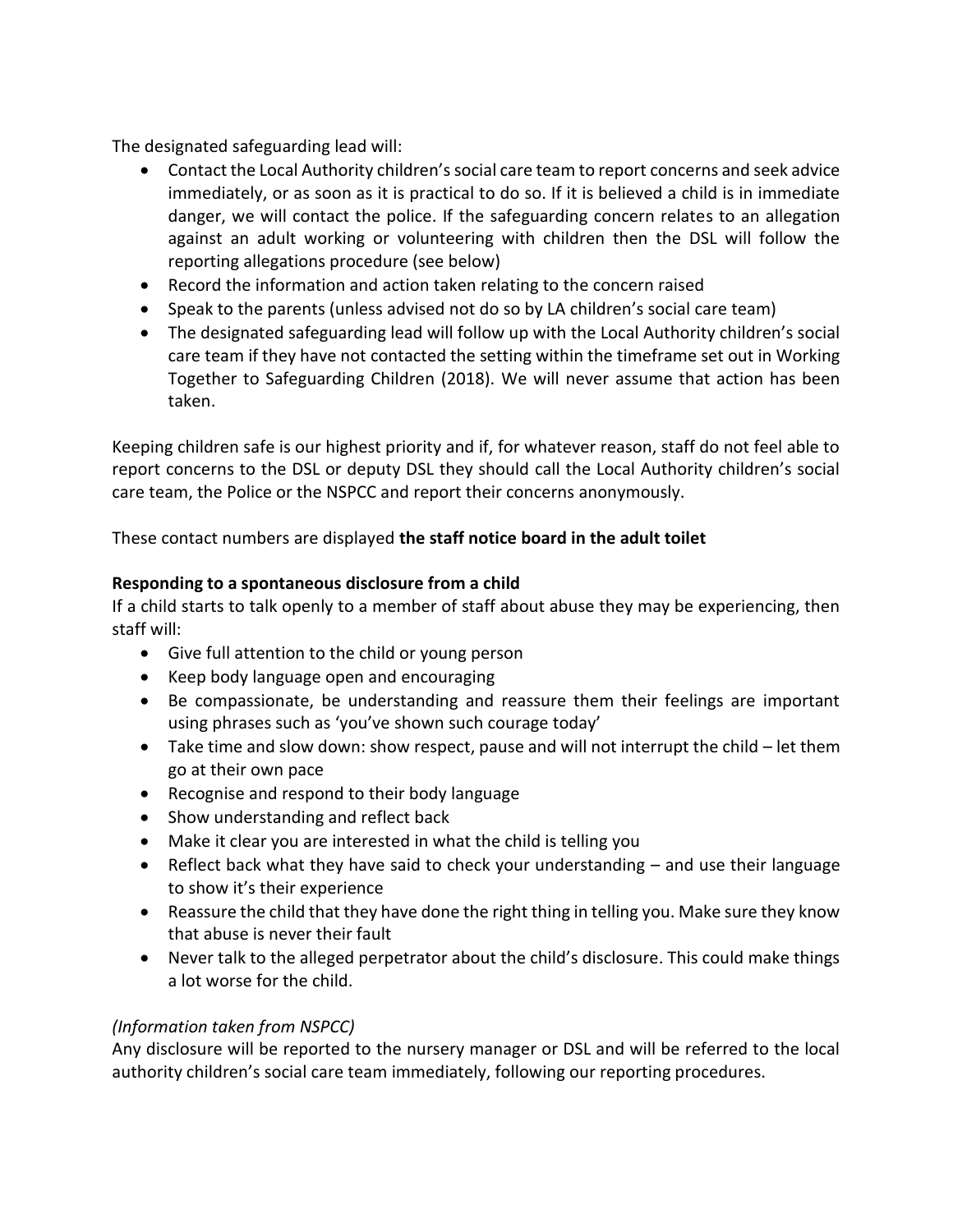## **Recording Suspicions of Abuse and Disclosures**

Staff should make an objective record of any observation or disclosure, supported by the nursery manager or designated safeguarding lead (DSL). This record should include:

- Child's name
- Child's address
- Age of the child and date of birth
- Date and time of the observation or the disclosure, location
- Exact words spoken by the child (word for word) and non-verbal communication
- Exact position and type of any injuries or marks seen
- Exact observation of any incident including any concern was reported, with date and time; and the names of any other person present at the time
- Any discussion held with the parent(s) (where deemed appropriate).

These records should be signed by the person reporting this and the Manager , dated and kept in a separate confidential file.

If a child starts to talk to an adult about potential abuse it is important not to promise the child complete confidentiality. This promise cannot be kept. It is vital that the child is allowed to talk openly and disclosure is not forced or words put into the child's mouth. As soon as possible after the disclosure details must be logged accurately. It is not the nursery's role to investigate, it is the role of statutory services to complete this.

Staff involved in a safeguarding case may be asked to supply details of any information/concerns they have with regard to a child. The nursery expects all members of staff to co-operate with the local authority children's social care, police, and Ofsted in any way necessary to ensure the safety of the children.

Staff must not make any comments either publicly or in private about the supposed or actual behaviour of a parent, child or member of staff.

#### **Informing parents**

Parents are normally the first point of contact. If a suspicion of abuse is recorded, parents are informed at the same time as the report is made, except where the guidance of the local authority children's social care team/police does not allow this to happen. This will usually be the case where the parent or family member is the likely abuser or where a child may be endangered by this disclosure. In these cases the investigating officers will inform parents.

## **Confidentiality**

All suspicions, enquiries and external investigations are kept confidential and shared only with those who need to know. Any information is shared in line with guidance from the local authority. All staff, students and volunteers are bound by confidentiality and any information will not be discussed out of work, or this will become a disciplinary matter.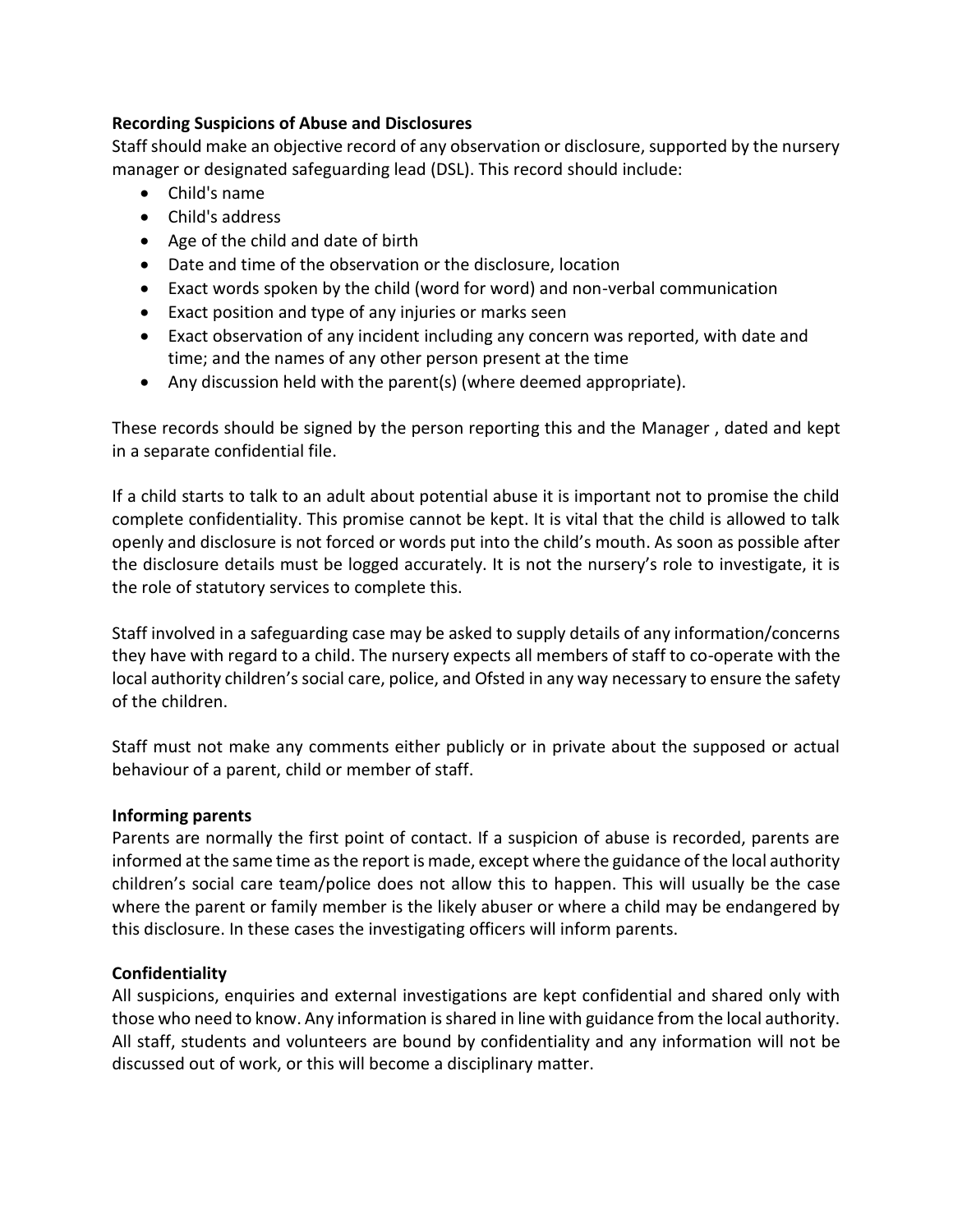The Nursery has due regard to the data protection principles as in the Data Protection Act 2018 and General Data Protection Regulations (GDPR)<sup>1</sup>. These do not prohibit the collection and sharing of personal information, even without consent if this would put the child at further risk. We will follow the principles around data collection and information sharing, and ensure any information is recorded and shared in an appropriate way.

## **Support to families**

The nursery takes every step in its power to build up trusting and supportive relations among families, staff, students and volunteers within the nursery.

The nursery continues to welcome the child and the family whilst enquiries are being made in relation to abuse in the home situation. Parents and families will be treated with respect in a non-judgmental manner whilst any external investigations are carried out in the best interest of the child.

## **Record Keeping**

Confidential records kept on a child are shared with the child's parents or those who have parental responsibility for the child, only if appropriate and in line with guidance of the local authority with the proviso that the care and safety of the child is paramount. We will do all in our power to support and work with the child's family.

The nursery keeps appropriate records to support the early identification of children and families that would benefit from support. Factual records are maintained in a chronological order with parental discussions. Records are reviewed regularly by the DSL to look holistically at identifying children's needs.

## **Allegations against adults working or volunteering with children**

If an allegation is made against a member of staff, student or volunteer or any other person who lives or works on the nursery premises regardless of whether the allegation relates to the nursery premises or elsewhere, we will follow the procedure below.

An allegation against a member of staff/student/volunteer/supply staff or any other person may relate to a person who has:

- behaved in a way that has harmed a child, or may have harmed a child;
- possibly committed a criminal offence against or related to a child;
- behaved towards a child or children in a way that indicates he or she may pose a risk of harm to children; or
- behaved or may have behaved in a way that indicates they may not be suitable to work with children.

<sup>1</sup>

https://assets.publishing.service.gov.uk/government/uploads/system/uploads/attachment\_data/file/721581/Infor mation\_sharing\_advice\_practitioners\_safeguarding\_services.pdf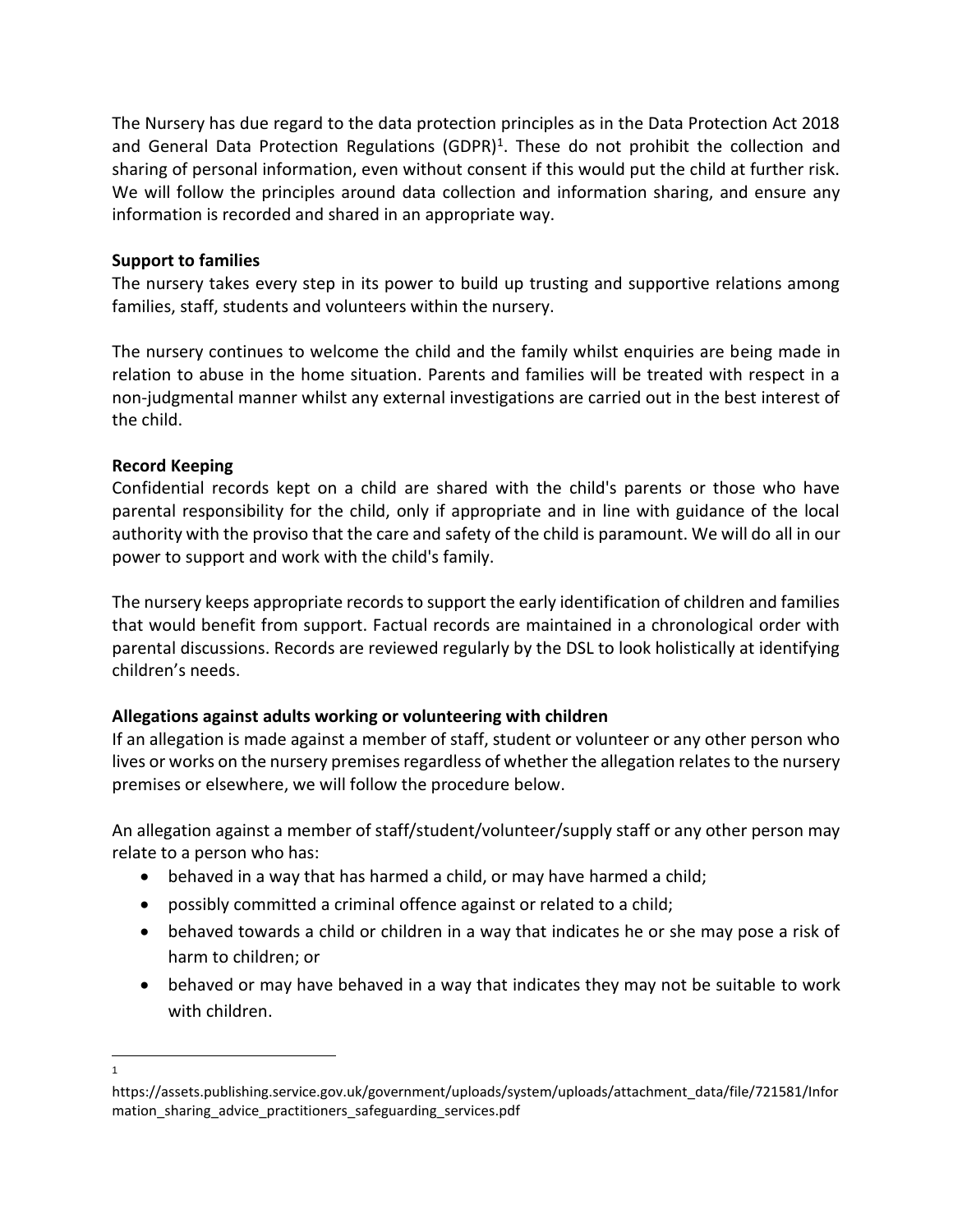The allegation should be reported to the senior manager on duty. If this person is the subject of the allegation then this should be reported to the **\*owner/\*registered person/\*DSL/\*deputy manager** instead.

We will follow our own local safeguarding partner's website information about how to report an allegation and we would also inform Ofsted immediately in order for this to be investigated by the appropriate bodies promptly. This includes:

- If as an individual you feel this will not be taken seriously or are worried about the allegation getting back to the person in question then it is your duty to inform the local authority children's social care team yourself directly
- The local authority children's social care team will be informed immediately for advice and guidance
- A full investigation will be carried out by the appropriate professionals (local authority children's social care team, Ofsted) to determine how this will be handled
- The nursery will follow all instructions from the local authority children's social care team and Ofsted and ask all staff members to do the same and co-operate where required
- Support will be provided to all those involved in an allegation throughout the external investigation in line with local authority children's social care team support and advice
- The nursery reserves the right to suspend any member of staff during an investigation, Legal advice will be sought to ensure compliance with the law.
- All enquiries/external investigations/interviews will be documented and kept in a locked file for access by the relevant authorities
- Founded allegations will be passed on to the relevant organisations including the local authority children's social care team and where an offence is believed to have been committed, the police will also be informed.
- Founded allegations will be dealt with as gross misconduct in accordance with our disciplinary procedures and may result in the termination of employment, Ofsted will be notified immediately of this decision along with notifying the Disclosure and Barring Service (DBS) to ensure their records are updated.
- All safeguarding records will be kept until the person reaches normal retirement age or for 21 years and 3 months if that is longer. This will ensure accurate information is available for references and future DBS checks and avoids any unnecessary reinvestigation
- The nursery retains the right to dismiss any member of staff in connection with founded allegations following an inquiry
- Unfounded allegations will result in all rights being reinstated
- A return to work plan will be put in place for any member of staff returning to work after an allegation has been deemed unfounded. Individual support will be offered to meet the needs of the individual staff member and the nature of the incident; this may include more frequent supervisions, coaching and mentoring and external support.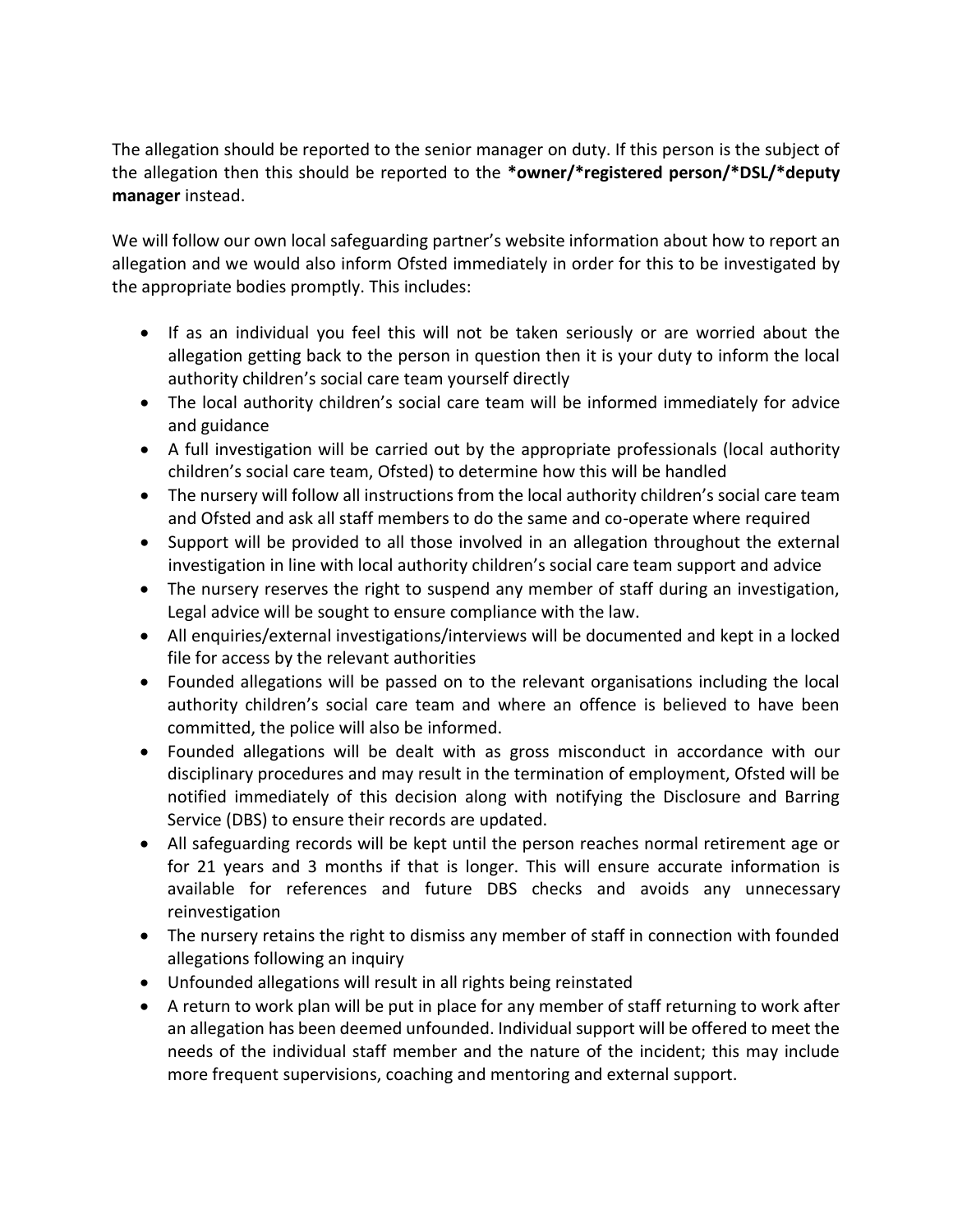## **Monitoring children's attendance**

As part of our requirements under the statutory framework and guidance documents we are required to monitor children's attendance patterns to ensure they are consistent and no cause for concern.

We ask parents to inform the nursery prior to their children taking holidays or days off, and all incidents of sickness absence should be reported to the nursery the same day so the nursery management are able to account for a child's absence.

This should not stop parents taking precious time with their children, by keeping us informed parents can help us to meet our statutory requirements and let us know that children are safe.

If a child has not arrived at nursery within one hour of their normal start time the parents will be called to ensure the child is safe and healthy. If the parents are not contactable then the emergency contacts numbers listed will be used to ensure all parties are safe. Staff will work their way down the emergency contact list until contact is established and we are made aware that all is well with the child and family. It is a parent's responsibility to keep their emergency contact details updated. If contact cannot be established then we would assess if a home visit is required to establish all parties are safe. If contact is still not established, we would assess if it would be appropriate to contact relevant authorities in order to them to investigate further.

Where a child is part of a child protection plan, or during a referral process, any absences will immediately be reported to the local authority children's social care team to ensure the child remains safe and well.

## **Looked after children**

As part of our safeguarding practice we will ensure our staff are aware of how to keep looked after children safe. In order to do this we ask that we are informed of:

- The legal status of the child (e.g. whether the child is being looked after under voluntary arrangements with consent of parents or on an interim or full care order)
- Contact arrangements for the biological parents (or those with parental responsibility)
- The child's care arrangements and the levels of authority delegated to the carer by the authority looking after him/her
- The details of the child's social worker and any other support agencies involved
- Any child protection plan or care plan in place for the child in question.

Please refer to the Looked After Children policy for further details.

## **Staffing and volunteering**

Our policy is to provide a secure and safe environment for all children. We follow safer recruitment practices including obtaining references and all staff employed to work with children will have enhanced criminal record checks from the Disclosure and Barring Service (DBS) before being able to carry out intimate care routines or have unsupervised contact with children.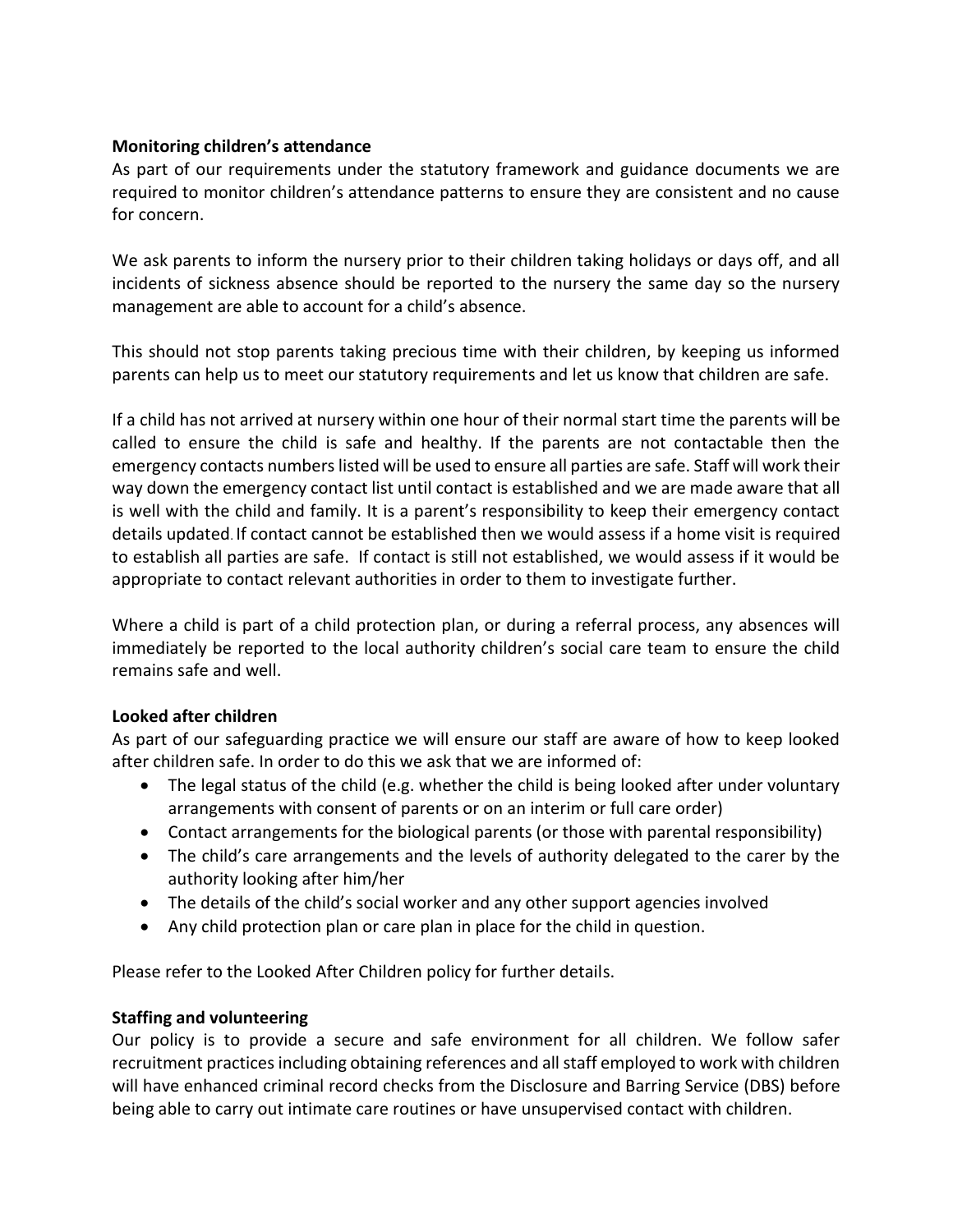We will obtain enhanced criminal records checks (DBS) for volunteers in the setting. Volunteers and visitors will never have unsupervised access to children.

All staff will attend child protection training and receive initial basic child protection training during their induction period. This will include the procedures for spotting signs and behaviours of abuse and abusers/potential abusers, recording and reporting concerns and creating a safe and secure environment for the children in the nursery. During induction staff will be given contact details for the local authority children's social care team's, the local safeguarding children partnership and Ofsted to enable them to report any safeguarding concerns, independently, if they feel it necessary to do so.

Ongoing suitability of staff is monitored through:

- regular supervisions
- peer observations
- annual declaration of staff suitability
- safeguarding competencies
- regular review of DBS using the online update service.

## **Designated Safeguarding Lead**

We have named persons within the nursery who take lead responsibility for safeguarding and coordinate child protection and welfare issues, known as the Designated Safeguarding Leads (DSL), there is always at least one designated person on duty during the opening hours of the setting. The designated persons will receive comprehensive training at least every two years and update their knowledge on an ongoing basis, but at least once a year.

The nursery DSL's liaise with the local authority children's social care team, undertakes specific training, including a child protection training course, and receives regular updates to developments within this field. They in turn support the ongoing development and knowledge of the staff team with regular safeguarding updates.

The Designated Safeguarding Leads (DSL) at the nursery are: **Gina Chamberlain Nursery Manager** 

## **The role of the Designated Safeguarding Lead:**

- Ensure that the settings safeguarding policy and procedures are reviewed and developed in line with current guidance; and develop staff understanding of the settings safeguarding policies
- Take the lead on responding to information from the staff team relating to child protection concerns
- Provide advice, support and guidance on an on-going basis to staff, students and volunteers.
- To identify children who may need early help or who are at risk of abuse
- To help staff to ensure the right support is provided to families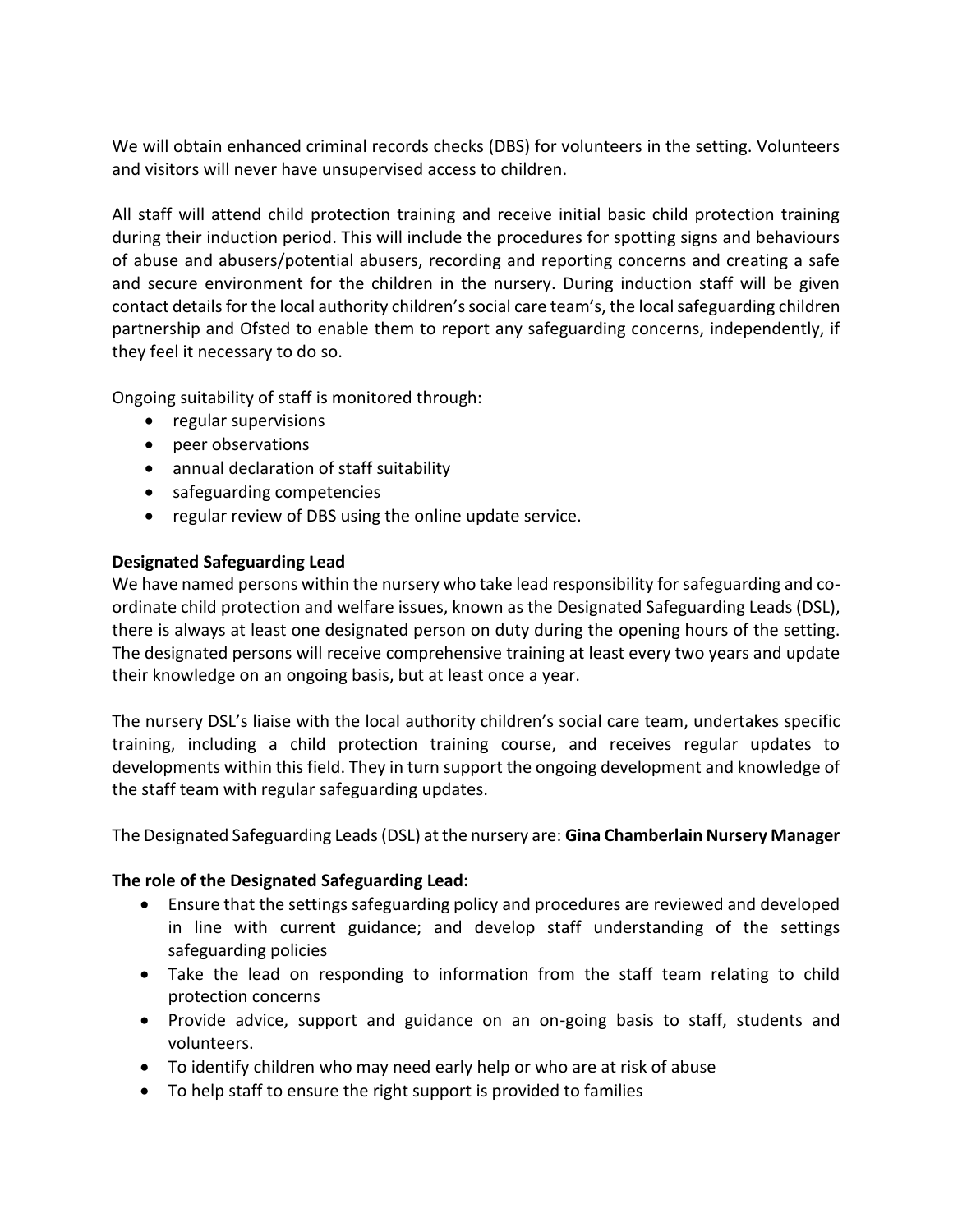- To liaise with the local authority and other agencies with regard to child protection concerns
- Ensure the setting is meeting the requirements of the EYFS Safeguarding and welfare requirements
- To ensure policies are in line with the local safeguarding procedures and details
- Disseminate updates to legislation to ensure all staff are kept up to date with safeguarding practices
- To manage and monitor accidents, incidents and existing injuries; ensuring accurate and appropriate records are kept
- Attend meetings with the child's key person
- Attend case conferences and external safeguarding meetings, as requested, by external agencies.

# **The Nursery safeguards children and staff by;**

- Providing adequate and appropriate staffing resources to meet the needs of all children.
- Informing applicants for posts within the nursery that the positions are exempt from the Rehabilitation of Offenders Act 1974. Candidates are informed of the need to carry out checks before posts can be confirmed. Where applications are rejected because of information that has been disclosed, applicants have the right to know and to challenge incorrect information.
- Giving staff members, volunteers and students regular opportunities during supervisions and having an open door policy to declare changes that may affect their suitability to care for the children. This includes information about their health, medication or about changes in their home life such as child protection plans for their own children.
- Requesting DBS checks on an *annual* asis/or we use the DBS update service (with staff consent) to re-check staff's criminal history and suitability to work with children at regular intervals.
- Abiding by the requirements of the EYFS and any Ofsted guidance in respect to obtaining references and suitability checks for staff, students and volunteers, to ensure that all staff, students and volunteers working in the setting are suitable to do so.
- Ensuring we receive at least two written references BEFORE a new member of staff commences employment with us.
- Ensuring all students will have enhanced DBS checks completed before their placement starts.
- Volunteers, including students, do not carry out any intimate care routines and are never left to work unsupervised with children.
- Abiding by the requirements of the Safeguarding Vulnerable Groups Act 2006 and the Childcare Act 2006 (amended 2018) in respect of any person who is dismissed from our employment, or resigns in circumstances that would otherwise have led to dismissal for reasons of child protection concern will be reported to the Disclosure and Barring Services (DBS).
- Having procedures for recording the details of visitors to the nursery and take security steps to ensure that that no unauthorised person has unsupervised access to the children.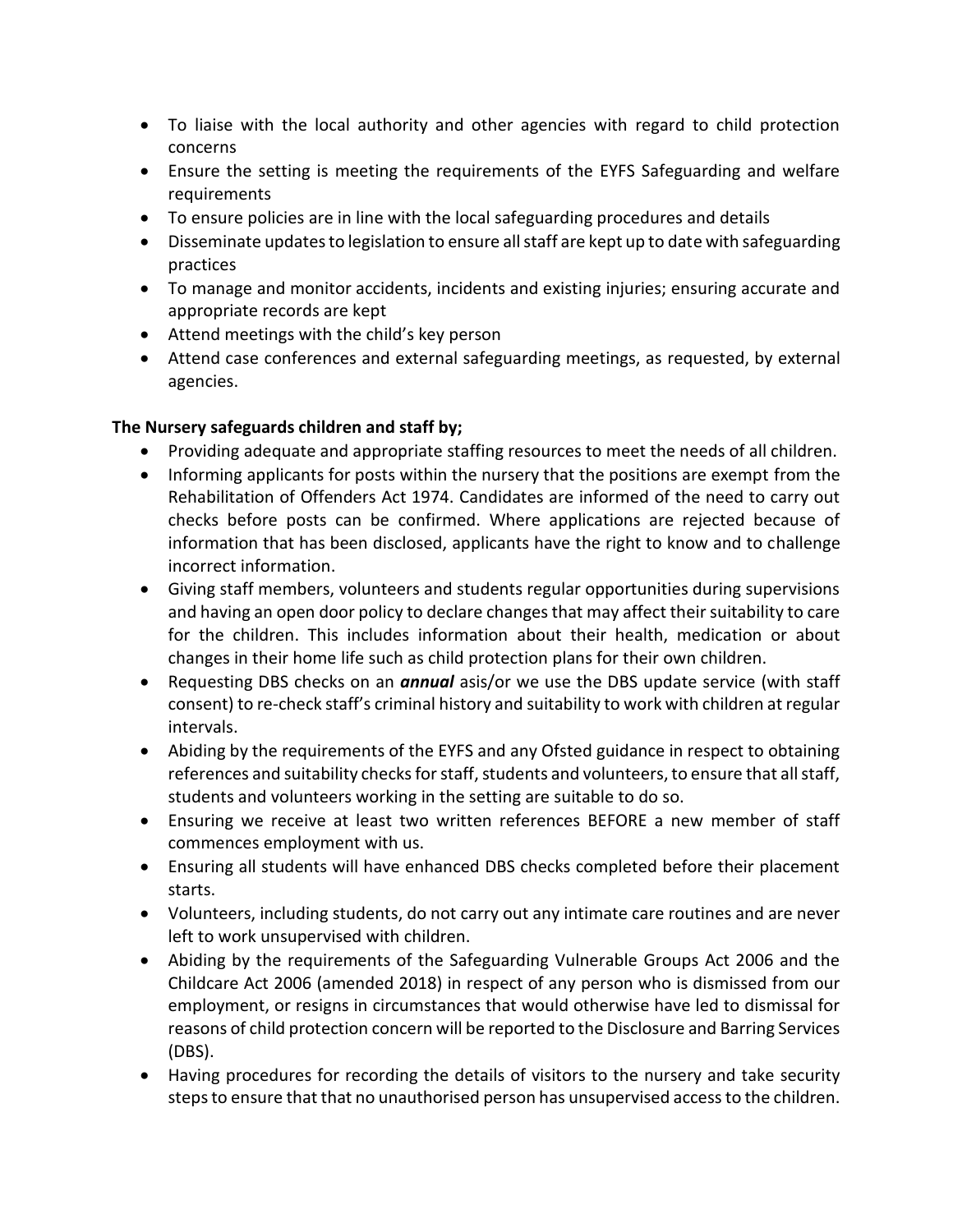- Ensuring all visitors/contractors are supervised whilst on the premises, especially when in the areas the children use.
- Staying vigilant to safeguard the whole nursery environment and be aware of potential dangers on the nursery boundaries such as drones or strangers lingering. We will ensure the children remain safe at all times.
- Having a Staff Behaviour Policy that sits alongside this policy to enable us to monitor changes in behaviours that may cause concern. All staff sign up to this policy too to ensure any changes are reported to management so we are able to support the individual staff member and ensure the safety and care of the children is not compromised.
- Ensuring that staff are aware not to contact parents/carers and children through social media on their own personal social media accounts and they will report any such incidents to the management team to deal with.
- Ensuring that all staff have access to, and comply with, the whistleblowing policy, which provides information on how they can share any concerns that may arise about their colleagues in an appropriate manner. We encourage a culture of openness and transparency, and all concerns are taken seriously.
- Ensuring all staff are aware of the signs to look for of inappropriate staff behaviour, this may include inappropriate sexual comments; excessive one-to-one attention beyond the requirements of their usual role and responsibilities; or inappropriate sharing of images. This is not an exhaustive list, any changes in behaviour must be reported and acted upon immediately.
- Ensuring all staff will receive regular supervision meetings where opportunities will be made available to discuss any issues relating to individual children, child protection training, safeguarding concerns and any needs for further support or training.
- Having peer on peer and manager observations in the setting to ensure that the care we provide for children is at the highest level and any areas for staff development are quickly identified. Peer observations allow us to share constructive feedback, develop practice and build trust so that staff are able to share any concerns they may have. Concerns are raised with the designated lead and dealt with in an appropriate and timely manner.
- Ensuring the deployment of staff within the nursery allows for constant supervision and support. Where children need to spend time away from the rest of the group, the door will be left ajar or other safeguards will be put into action to ensure the safety of the child and the adult.

We also operate a Phones and Other Electronic Devices and Social Media policy, which states how we will keep children safe from these devices whilst at nursery. This also links to our Online Safety policy.

Our nursery has a clear commitment to protecting children and promoting welfare. Should anyone believe that this policy is not being upheld, it is their duty to report the matter to the attention of the **Gina Chamberlain Nursery Manager** 

## **Nicola Murphy Nursery Owner**

 **Ken Murphy registered person** at the earliest opportunity.